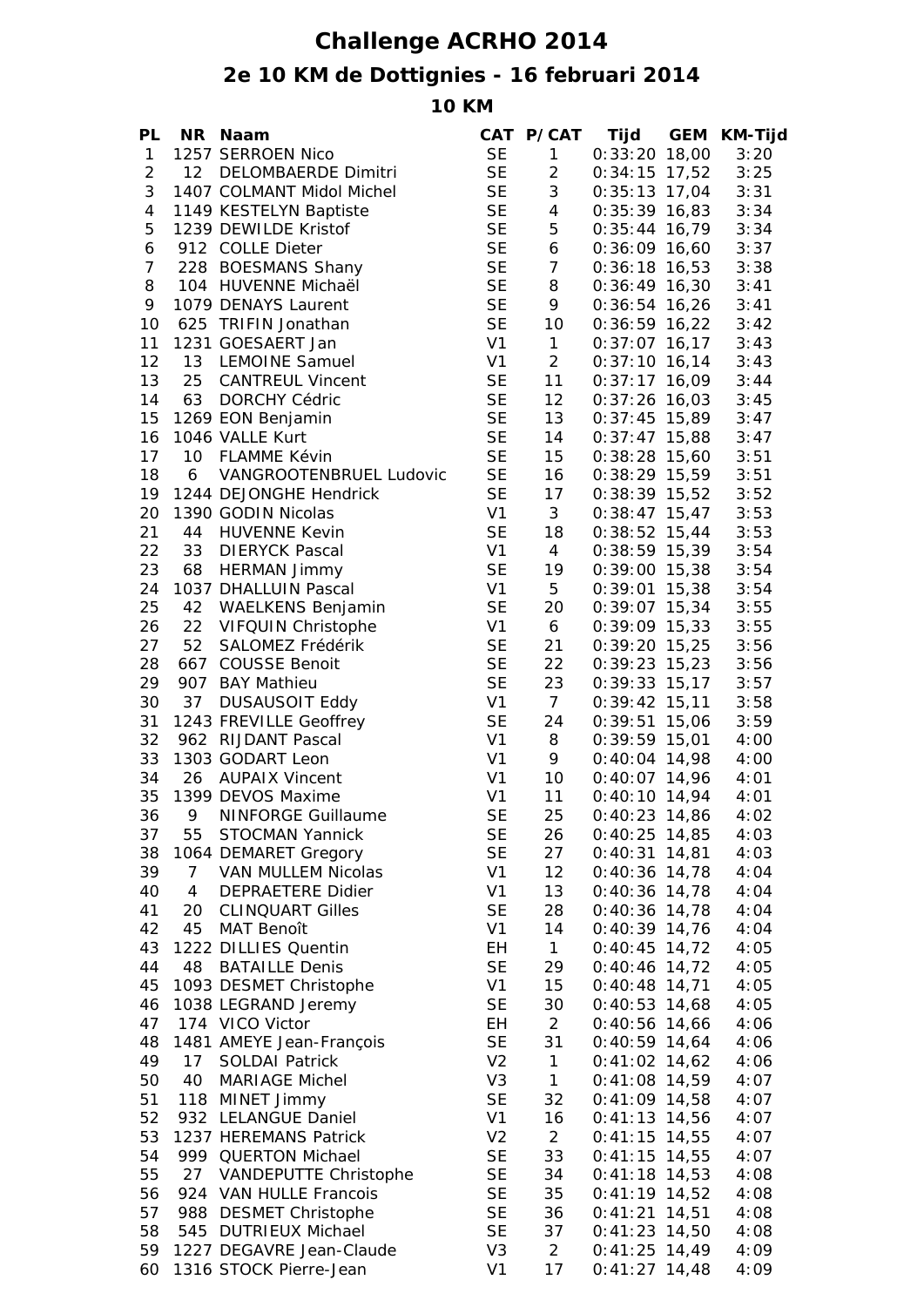| <b>PL</b> |      | NR Naam                      |                |                | CAT P/CAT Tijd GEM KM-Tijd |      |
|-----------|------|------------------------------|----------------|----------------|----------------------------|------|
| 61        |      | 1290 BEGHIN Gregory          | <b>SE</b>      | 38             | $0:41:33$ 14,44            | 4:09 |
| 62        |      | 18 MANCHE David              | V1             | 18             | $0:41:42$ 14,39            | 4:10 |
| 63        |      | 1286 CHERIFI Abdallah        | V1             | 19             | $0:41:46$ 14,37            | 4:11 |
| 64        |      | 572 EMAER Jérôme             | <b>SE</b>      | 39             | $0:41:48$ 14,35            | 4:11 |
| 65        |      | 107 VANHAUWAERT Pierre       | V1             | 20             | $0:41:50$ 14,34            | 4:11 |
| 66        |      | 126 DEPRAETERE Eric          | V <sub>1</sub> | 21             | $0:41:55$ 14,31            | 4:12 |
|           |      |                              |                |                |                            |      |
| 67        |      | 66 HOUTTEQUIET Stéphane      | V1             | 22             | $0:42:00$ 14,29            | 4:12 |
| 68        |      | 61 BREYNE Armand             | V1             | 23             | $0:42:05$ 14,26            | 4:13 |
| 69        |      | 38 LECLERCQ Benoît           | V1             | 24             | $0:42:06$ 14,25            | 4:13 |
| 70        |      | 1469 CLERX Arnaud            | EH             | 3 <sup>1</sup> | $0:42:08$ 14,24            | 4:13 |
| 71        | 46   | DUPONT Michaël               | <b>SE</b>      | 40             | $0:42:09$ 14,23            | 4:13 |
| 72        |      | 1277 MASURE Samuel           | V1             | 25             | $0:42:12$ 14,22            | 4:13 |
| 73        | 30   | <b>DUMOULIN Rudi</b>         | V1             | 26             | $0:42:17$ 14,19            | 4:14 |
| 74        |      | 134 DECLERCQ Philippe        | V <sub>2</sub> | 3 <sup>7</sup> | $0:42:21$ 14,17            | 4:14 |
| 75        | 35   | MASSELIS Rudy                | <b>SE</b>      | 41             | $0:42:23$ 14,16            | 4:14 |
| 76        |      | 225 SAUDEMONT Frédéric       | V1             | 27             | $0:42:25$ 14,15            | 4:15 |
| 77        |      |                              | V <sub>1</sub> |                |                            |      |
|           |      | 408 LEQUEUX Fabrice          |                | 28             | $0:42:25$ 14,15            | 4:15 |
| 78        |      | 920 RYSMAN Johan             | V <sub>3</sub> | 3 <sup>7</sup> | $0:42:26$ 14,14            | 4:15 |
| 79        |      | 437 NOULLEZ Jean-François    | <b>SE</b>      | 42             | $0:42:27$ 14,13            | 4:15 |
| 80        |      | 1381 BONNET Damien           | <b>SE</b>      | 43             | $0:42:29$ 14,12            | 4:15 |
| 81        |      | 1233 MANGEON David           | V <sub>1</sub> | 29             | $0:42:32$ 14,11            | 4:15 |
| 82        |      | 494 MALICE Frederic          | V <sub>1</sub> | 30             | $0:42:32$ 14,11            | 4:15 |
| 83        |      | 110 WILLOCQ Christophe       | <b>SE</b>      | 44             | $0:42:34$ 14,10            | 4:15 |
| 84        | 29   | <b>CATRY Andy</b>            | V1             | 31             | $0:42:34$ 14,10            | 4:15 |
| 85        |      | 596 FEVRIER David            | <b>SE</b>      | 45             | $0:42:35$ 14,09            | 4:16 |
| 86        |      | 1490 MASSIN Pierre           | <b>SE</b>      | 46             | $0:42:37$ 14,08            | 4:16 |
|           |      |                              |                |                |                            |      |
| 87        |      | 300 COURIER Gilles           | V1             | 32             | $0:42:40$ 14,06            | 4:16 |
| 88        |      | 1445 DEPRETER Jacques        | V1             | 33             | $0:42:43$ 14,05            | 4:16 |
| 89        |      | 125 CHRISTIAENS Xavier       | V <sub>1</sub> | 34             | $0:42:44$ 14,04            | 4:16 |
| 90        |      | 51 LECLERCQ Eddy             | V <sub>2</sub> | $\overline{4}$ | $0:42:45$ 14,04            | 4:16 |
| 91        |      | 136 DEWAELLE Michel          | V1             | 35             | $0:42:48$ 14,02            | 4:17 |
| 92        |      | 50 DEWAILLY Victor           | <b>SE</b>      | 47             | $0:42:56$ 13,98            | 4:18 |
| 93        |      | 79 DERYCKERE Nicolas         | <b>SE</b>      | 48             | $0:42:57$ 13,97            | 4:18 |
| 94        |      | 795 ROART Vincent            | <b>SE</b>      | 49             | $0:43:00$ 13,95            | 4:18 |
| 95        |      | 173 GOOSSENS Eric            | <b>SE</b>      | 50             | $0:43:03$ 13,94            | 4:18 |
| 96        |      | 1197 SULMON Robin            | <b>SE</b>      | 51             | $0:43:08$ 13,91            | 4:19 |
| 97        |      | 121 LEMAITRE Michel          | V <sub>1</sub> | 36             | $0:43:15$ 13,87            | 4:20 |
|           |      |                              |                |                |                            |      |
| 98        |      | 97 DE CUBBER Jacques         | V <sub>2</sub> | 5              | $0:43:17$ 13,86            | 4:20 |
| 99        | 1282 |                              | V <sub>1</sub> | 37             | $0:43:18$ 13,86            | 4:20 |
|           |      | 100 1248 ROGGHE Chris        | A2             | $\mathbf{1}$   | $0:43:19$ 13,85            | 4:20 |
| 101       |      | 1249 DE PETTER Peter         | V <sub>2</sub> | 6              | $0:43:19$ 13,85            | 4:20 |
| 102       |      | 70 CHENUT Olivier            | V <sub>1</sub> | 38             | $0:43:25$ 13,82            | 4:20 |
|           |      | 103 1396 DELONNETTE Jonathan | V <sub>1</sub> | 39             | $0:43:27$ 13,81            | 4:21 |
| 104       |      | 990 COLLIE Fabian            | V <sub>1</sub> | 40             | $0:43:29$ 13,80            | 4:21 |
| 105       |      | 315 DEPLUVEREZ Paul          | V <sub>2</sub> | $\overline{7}$ | $0:43:29$ 13,80            | 4:21 |
| 106       | 62   | <b>COUSIN Olivier</b>        | V <sub>1</sub> | 41             | $0:43:30$ 13,79            | 4:21 |
|           |      | 107 1488 DELABIE Kevin       | <b>SE</b>      | 52             | $0:43:32$ 13,78            | 4:21 |
|           |      | 108 1305 CARETTE Alain       | V <sub>1</sub> | 42             | $0:43:32$ 13,78            | 4:21 |
| 109       | 94   |                              | <b>SE</b>      |                |                            |      |
|           |      | <b>CAMBERLIN Laurent</b>     |                | 53             | $0:43:33$ 13,78            | 4:21 |
| 110       | 91   | DE LANGHE Didier             | V <sub>1</sub> | 43             | $0:43:34$ 13,77            | 4:21 |
| 111       |      | 114 SILVA Francesco          | <b>SE</b>      | 54             | $0:43:37$ 13,76            | 4:22 |
| 112       |      | 82 VANDRIESSCHE Jean-Marie   | V <sub>3</sub> | $\overline{4}$ | $0:43:41$ 13,74            | 4:22 |
|           |      | 113 1402 CONSTANT Sylvain    | <b>SE</b>      | 55             | $0:43:41$ 13,74            | 4:22 |
| 114       |      | 151 GRULOIS Samuël           | <b>SE</b>      | 56             | $0:43:42$ 13,73            | 4:22 |
|           |      | 115 1312 SOUDAN Yoann        | <b>SE</b>      | 57             | $0:43:45$ 13,71            | 4:23 |
| 116       |      | 397 VANLEDE Ludovic          | <b>SE</b>      | 58             | $0:43:50$ 13,69            | 4:23 |
| 117       |      | 103 DEMETS Bernard           | V <sub>1</sub> | 44             | $0:43:51$ 13,68            | 4:23 |
| 118       |      | 111 VERVACKE Christophe      | V <sub>1</sub> | 45             | $0:43:51$ 13,68            | 4:23 |
| 119       |      | 116 DE CUBBER Marc           | V <sub>2</sub> | 8              | $0:43:54$ 13,67            |      |
|           |      |                              |                |                |                            | 4:23 |
| 120       | 96   | <b>BONNIER Mathieu</b>       | <b>SE</b>      | 59             | $0:43:55$ 13,66            | 4:24 |
| 121       | 87   | CHENUT Sébastien             | V <sub>1</sub> | 46             | $0:43:56$ 13,66            | 4:24 |
| 122       |      | 77 TIMMERMAN Sébastien       | <b>SE</b>      | 60             | $0:43:56$ 13,66            | 4:24 |
| 123       |      | 132 VAN DEN                  | V <sub>3</sub> | 5              | $0:44:00$ 13,64            | 4:24 |
|           |      | 124 1350 KOSTYN Kenneth      | <b>SE</b>      | 61             | $0:44:02$ 13,63            | 4:24 |
| 125       |      | 206 LESNE Benoit             | V <sub>1</sub> | 47             | $0:44:03$ 13,62            | 4:24 |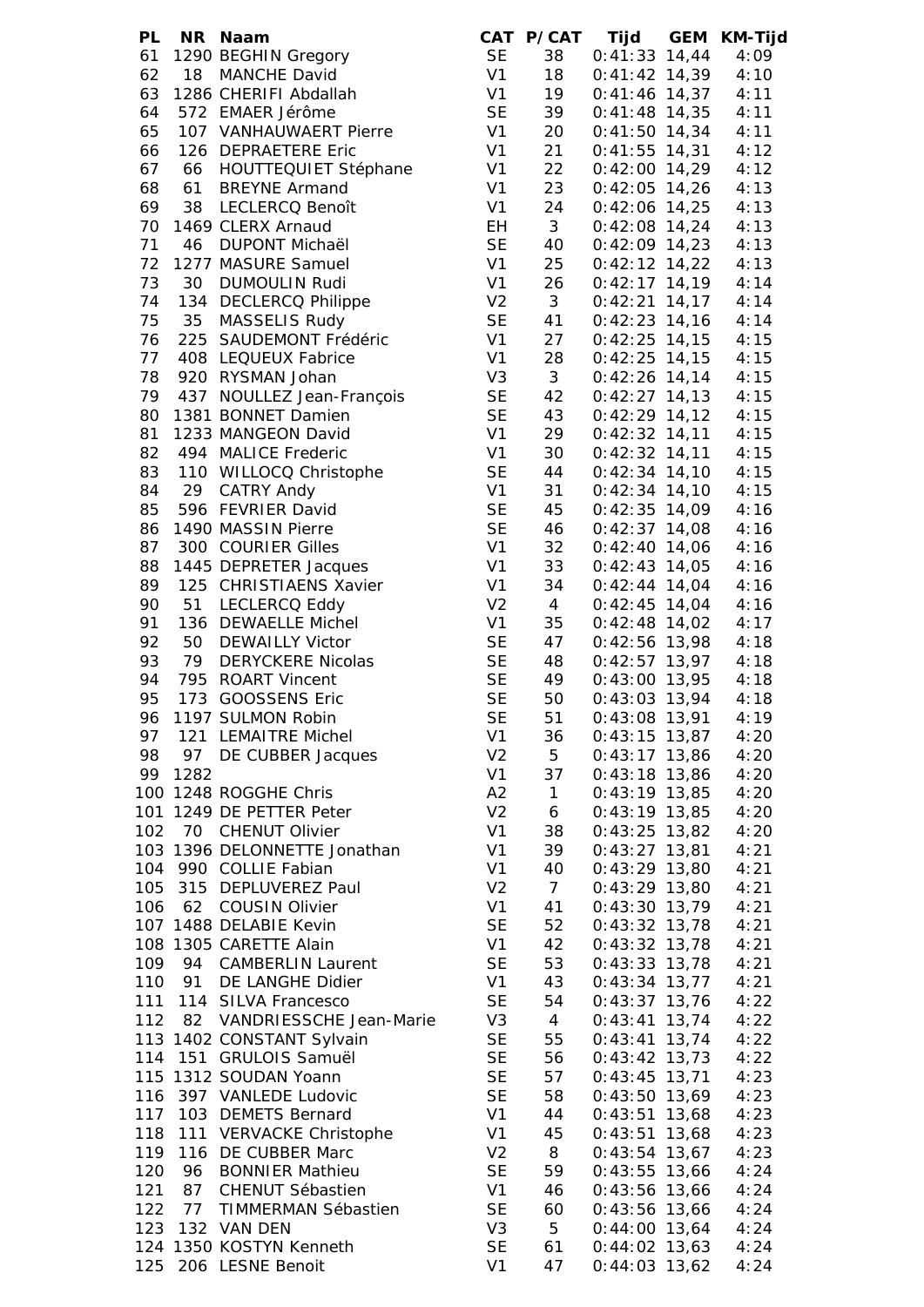| PL  |              | NR Naam                                          |                |                 | CAT P/CAT Tijd GEM KM-Tijd |      |
|-----|--------------|--------------------------------------------------|----------------|-----------------|----------------------------|------|
|     |              | 126 471 CANNIERE Stefaan                         | V1             | 48              | $0:44:05$ 13,61            | 4:25 |
|     |              | 127 1413 BREYNE Jerome                           | <b>SE</b>      | 62              | $0:44:06$ 13,61 4:25       |      |
|     |              | 128 1398 GLORIEUX Jonathan                       | <b>SE</b>      | 63              | $0:44:07$ 13,60            | 4:25 |
|     |              | 129 236 DORCHY Quentin                           | V1             | 49              | $0:44:08$ 13,60            | 4:25 |
|     |              | 130 141 DELANNOY Frédéric                        | V <sub>1</sub> | 50              | $0:44:10$ 13,58            | 4:25 |
|     |              | 131 131 ALLARD Thierry                           | V1             | 51              | $0:44:13$ 13,57            | 4:25 |
|     |              | 132 148 DESOBRY Johan                            | V <sub>2</sub> | 9               | $0:44:13$ 13,57            | 4:25 |
|     |              | 133 1261 KWIATKOWSKI Laurent                     | V <sub>1</sub> | 52              | $0:44:14$ 13,56            | 4:25 |
|     |              |                                                  |                |                 |                            |      |
|     |              | 134 160 VINCHENT Miguël                          | V <sub>1</sub> | 53              | $0:44:15$ 13,56            | 4:26 |
| 135 |              | 243 MILCENT Gregory                              | <b>SE</b>      | 64              | $0:44:22$ 13,52            | 4:26 |
|     |              | 136 1083 MOULIN Cedric                           | <b>SE</b>      | 65              | $0:44:22$ 13,52            | 4:26 |
| 137 |              | 611 DELVAL Valentin                              | <b>SE</b>      | 66              | $0:44:23$ 13,52            | 4:26 |
|     |              | 138 127 BALCAEN Philippe                         | V <sub>2</sub> | 10 <sup>1</sup> | $0:44:24$ 13,51            | 4:26 |
|     |              | 139 137 LUBREZ Jean-François                     | V <sub>1</sub> | 54              | $0:44:26$ 13,50            | 4:27 |
|     |              | 140 255 POULAERT Didier                          | V <sub>1</sub> | 55              | $0:44:31$ 13,48            | 4:27 |
|     |              | 141 1489 AMRANI Lias                             | EH             | $4\overline{ }$ | $0:44:37$ 13,45            | 4:28 |
| 142 |              | 172 BARREZ Francis                               | V <sub>2</sub> | 11              | $0:44:38$ 13,44            | 4:28 |
|     |              | 143 987 DE MUNCK Tanguy<br>144 142 CLEPY Vincent | V1             | 56              | $0:44:39$ 13,44            | 4:28 |
|     |              | 144 142 CLERX Vincent                            | V <sub>1</sub> | 57              | $0:44:42$ 13,42            | 4:28 |
|     |              | 145 724 HOVINE Antonin                           | <b>SE</b>      | 67              | 0:44:46 13,40              | 4:29 |
|     |              | 146 184 VANDYK Damien                            | <b>SE</b>      | 68              | $0:44:46$ 13,40            | 4:29 |
|     |              | 147 115 DUMONT Bruno                             | V <sub>1</sub> | 58              | $0:44:47$ 13,40            | 4:29 |
|     |              | 148 1397 VANNIEUWENHUYZE Michael                 | <b>SE</b>      | 69              | $0:44:48$ 13,39            | 4:29 |
|     |              | 149 84 DENIL Bernard                             | V <sub>1</sub> |                 |                            |      |
|     |              |                                                  |                | 59              | $0:44:49$ 13,39            | 4:29 |
|     |              | 150 150 DELEM Benoît                             | <b>SE</b>      | 70              | $0:44:50$ 13,38            | 4:29 |
| 151 |              | 24 DUPRET Didier                                 | V1             | 60              | $0:44:52$ 13,37            | 4:29 |
|     |              | 152 1387 DASSONVILLE Valentin                    | EH             | 5 <sub>5</sub>  | $0:44:53$ 13,37            | 4:29 |
|     |              | 153 275 SPANNEUT Sébastien                       | V <sub>1</sub> | 61              | $0:44:58$ 13,34            | 4:30 |
|     |              | 154 220 VANCAENEGEM Valentin                     | <b>SE</b>      | 71              | $0:44:59$ 13,34            | 4:30 |
|     |              | 155 158 CROMMELINCK Stéphane                     | <b>SE</b>      | 72              | $0:45:06$ 13,30            | 4:31 |
|     |              | 156 376 LEROY Bernard                            | V <sub>1</sub> | 62              | $0:45:09$ 13,29            | 4:31 |
|     |              | 157 1163 CABO Thibaut                            | <b>SE</b>      | 73              | $0:45:09$ 13,29 4:31       |      |
|     |              | 158 1391 COLIN Laurent                           | V <sub>1</sub> | 63              | $0:45:13$ 13,27 4:31       |      |
|     |              | 159 1414 WAELES Johnny                           | <b>SE</b>      | 74              | $0:45:13$ 13,27 4:31       |      |
|     |              | 160 1363 LEROY Jonathan                          | <b>SE</b>      | 75              | $0:45:13$ 13,27 $4:31$     |      |
|     |              | 161 1352 DELBECQ Brieux                          | <b>SE</b>      | 76              | $0:45:17$ 13,25            | 4:32 |
|     |              | 162 143 BEGHIN Jean-François                     | <b>SE</b>      | 77              | $0:45:19$ 13,24            | 4:32 |
| 163 |              | 288 FOURDIN Vincent                              | <b>SE</b>      | 78              | $0:45:20$ 13,24            | 4:32 |
|     |              | 164 1071 LEGAST Francois                         | <b>SE</b>      | 79              | $0:45:20$ 13,24            | 4:32 |
| 165 |              |                                                  | <b>SE</b>      |                 |                            |      |
|     |              | 155 NICOLAS Marc-Alfred                          |                | 80              | $0:45:20$ 13,24            | 4:32 |
| 166 |              | 263 BLONDIAUX Maxime                             | <b>SE</b>      | 81              | $0:45:20$ 13,24            | 4:32 |
|     |              | 167 1370 BATAILLE Matthieu                       | <b>SE</b>      | 82              | $0:45:22$ 13,23            | 4:32 |
| 168 |              | 130 GILQUAIN Patrick                             | V <sub>1</sub> | 64              | $0:45:23$ 13,22            | 4:32 |
| 169 |              | 147 VANSTEENKISTE Véronique                      | A1             | $\mathbf{1}$    | $0:45:24$ 13,22            | 4:32 |
|     |              | 170 1368 CUIGNET Pierre                          | <b>SE</b>      | 83              | $0:45:24$ 13,22            | 4:32 |
| 171 | $\mathbf{1}$ | <b>BILLET Grégory</b>                            | V <sub>1</sub> | 65              | $0:45:25$ 13,21            | 4:32 |
| 172 |              | 331 MOULIN Fabien                                | <b>SE</b>      | 84              | $0:45:26$ 13,21            | 4:33 |
| 173 |              | 312 DERONNE Mathieu                              | V <sub>1</sub> | 66              | $0:45:27$ 13,20            | 4:33 |
|     |              | 174 1296 TITECA Christophe                       | V <sub>1</sub> | 67              | $0:45:28$ 13,20            | 4:33 |
| 175 |              | 430 LEGLEY Bertrand                              | <b>SE</b>      | 85              | $0:45:28$ 13,20            | 4:33 |
| 176 | 95           | <b>BOUTRY Vincent</b>                            | <b>SE</b>      | 86              | $0:45:30$ 13,19            | 4:33 |
| 177 |              | 238 BRILLE Christopher                           | <b>SE</b>      | 87              | $0:45:33$ 13,17            | 4:33 |
| 178 | 11           | <b>WERION Christian</b>                          | V <sub>2</sub> | 12              | $0:45:35$ 13,16            | 4:34 |
| 179 |              | 645 DETOLLENAERE Damien                          | <b>SE</b>      | 88              | $0:45:37$ 13,15            | 4:34 |
|     |              | 180 1393 VEYS Stephane                           | V <sub>1</sub> | 68              | $0:45:37$ 13,15            | 4:34 |
| 181 | 93           | <b>SAROT Pascale</b>                             | A2             |                 |                            |      |
|     |              |                                                  |                | $\overline{2}$  | $0:45:38$ 13,15            | 4:34 |
| 182 |              | 209 DEBLOIS Florent                              | <b>SE</b>      | 89              | $0:45:38$ 13,15            | 4:34 |
| 183 |              | 390 MOULIN Eddy                                  | V <sub>1</sub> | 69              | $0:45:39$ 13,14            | 4:34 |
| 184 |              | 253 LECOCQ Pierre                                | V <sub>2</sub> | 13              | $0:45:39$ 13,14            | 4:34 |
| 185 |              | 439 AMORISON David                               | <b>SE</b>      | 90              | $0:45:40$ 13,14            | 4:34 |
|     |              | 186 254 LEPOUTERE Frank                          | V <sub>1</sub> | 70              | $0:45:42$ 13,13            | 4:34 |
| 187 |              | 303 FEYS Nicolas                                 | V <sub>1</sub> | 71              | $0:45:44$ 13,12            | 4:34 |
|     |              | 188 1085 BEGUE Jean-François                     | <b>SE</b>      | 91              | $0:45:50$ 13,09            | 4:35 |
| 189 |              | 21 WAUQUIEZ Xavier                               | V <sub>1</sub> | 72              | $0:45:57$ 13,06            | 4:36 |
|     |              | 190 1367 REYBROECK Manu                          | <b>SE</b>      | 92              | $0:46:02$ 13,03            | 4:36 |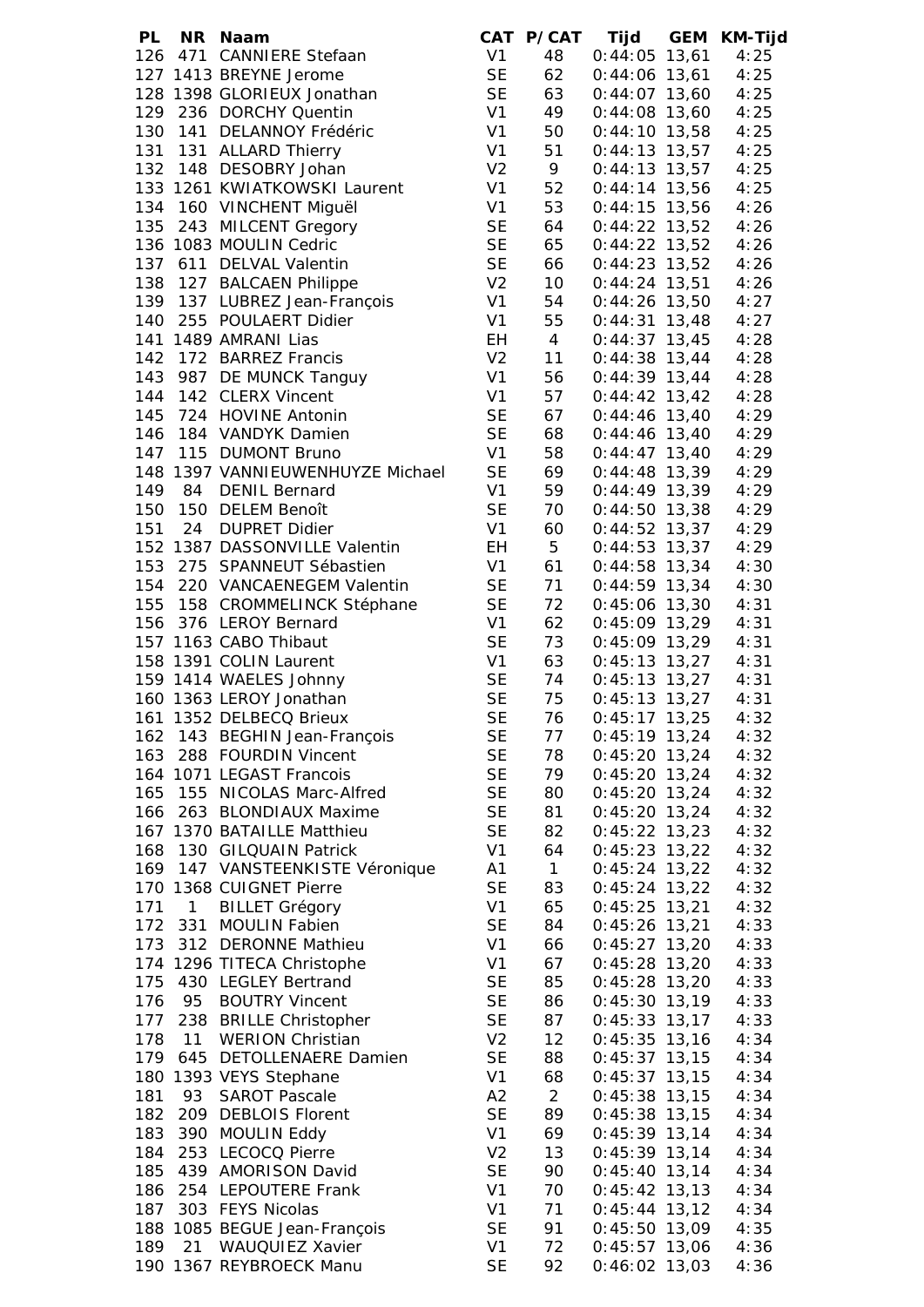| PL  |         | NR Naam                         |                | CAT P/CAT      | Tijd            | GEM KM-Tijd |
|-----|---------|---------------------------------|----------------|----------------|-----------------|-------------|
|     |         | 191 199 FREDERIC Jean-Pierre    | V1             | 73             | $0:46:05$ 13,02 | 4:37        |
|     |         | 192 519 WARLOP Bernard          | V <sub>1</sub> | 74             | $0:46:06$ 13,02 | 4:37        |
|     |         | 193 1268 MACRI Joseph           | <b>SE</b>      | 93             | $0:46:12$ 12,99 | 4:37        |
|     |         | 194 1306 CARETTE Andy           | <b>SE</b>      | 94             | $0:46:14$ 12,98 | 4:37        |
|     |         | 195 560 MONIEZ Julien           | <b>SE</b>      | 95             | $0:46:14$ 12,98 | 4:37        |
|     |         | 196 1119 MARTINAGE Thérèse      | A4             | 1              | $0:46:16$ 12,97 | 4:38        |
|     |         | 197 1450 VANHERPE Jean-François | <b>SE</b>      | 96             | $0:46:19$ 12,95 | 4:38        |
|     |         | 198 1087 RONDELAERE Tom         | <b>SE</b>      | 97             | $0:46:20$ 12,95 | 4:38        |
|     |         | 199 1349 DEWAELE Jeremy         | <b>SE</b>      |                |                 |             |
|     |         |                                 |                | 98             | $0:46:21$ 12,94 | 4:38        |
|     |         | 200 616 DEROUBAIX Fabian        | V <sub>1</sub> | 75             | $0:46:21$ 12,94 | 4:38        |
| 201 |         | 178 GRIVET Dominique            | V <sub>1</sub> | 76             | $0:46:26$ 12,92 | 4:39        |
| 202 |         | 599 BEAREZ Maximillien          | <b>SE</b>      | 99             | $0:46:27$ 12,92 | 4:39        |
| 203 |         | 577 TESSE Hugues                | V <sub>1</sub> | 77             | $0:46:29$ 12,91 | 4:39        |
| 204 |         | 210 MAHIEZ David                | V <sub>1</sub> | 78             | $0:46:30$ 12,90 | 4:39        |
|     |         | 205 1337 CLEENWERCK Ruddy       | V <sub>2</sub> | 14             | $0:46:32$ 12,89 | 4:39        |
|     |         | 206 499 KARGAR Samani           | EH             | 6              | $0:46:34$ 12,88 | 4:39        |
|     |         | 207 457 KENSIER Guillaume       | V <sub>1</sub> | 79             | $0:46:39$ 12,86 | 4:40        |
|     |         | 208 1082 VAUCANT Adrien         | <b>SE</b>      | 100            | $0:46:40$ 12,86 | 4:40        |
|     |         | 209 517 MOULIN Quentin          | <b>SE</b>      | 101            | $0:46:41$ 12,85 | 4:40        |
|     |         | 210 345 MARGINET Olivier        | V <sub>1</sub> | 80             | $0:46:42$ 12,85 | 4:40        |
|     |         | 211 1156 CAMBIER David          | V <sub>1</sub> | 81             | $0:46:50$ 12,81 | 4:41        |
|     |         | 212 1401 STORME Francois        | <b>SE</b>      | 102            | $0:46:52$ 12,80 | 4:41        |
|     |         | 213 1263 STEURBAUT Remy         | V <sub>3</sub> | 6              | $0:46:52$ 12,80 | 4:41        |
|     |         | 214 165 SAVARY Hugo             | V <sub>1</sub> | 82             | $0:46:55$ 12,79 | 4:41        |
| 215 | 58      | <b>DUHEM Gérard</b>             | V <sub>2</sub> | 15             | $0:46:58$ 12,78 | 4:42        |
|     |         | 216 271 VAN DER Massen          | <b>SE</b>      | 103            | $0:47:00$ 12,77 | 4:42        |
|     |         | 217 675 DECROIC Alain           | V <sub>2</sub> | 16             |                 |             |
|     |         |                                 |                |                | $0:47:00$ 12,77 | 4:42        |
|     |         | 218 201 WILLOCQ Xavier          | <b>SE</b>      | 104            | $0:47:01$ 12,76 | 4:42        |
|     |         | 219 1006 DELPORTE Tony          | <b>SE</b>      | 105            | $0:47:04$ 12,75 | 4:42        |
|     |         | 220 192 SORIS Frederic          | V <sub>1</sub> | 83             | $0:47:05$ 12,74 | 4:43        |
|     |         | 221 157 HOCEDEZ Ariste          | EH             | 7 <sup>7</sup> | $0:47:06$ 12,74 | 4:43        |
|     |         | 222 272 KLOREK Fabrice          | V <sub>1</sub> | 84             | $0:47:09$ 12,73 | 4:43        |
|     |         | 223 1159 DECOCK Nicolas         | <b>SE</b>      | 106            | $0:47:12$ 12,71 | 4:43        |
|     |         | 224 218 VANDERSCHUEREN Guy      | V <sub>2</sub> | 17             | $0:47:12$ 12,71 | 4:43        |
|     |         | 225 246 DEBOEVER Francis        | V <sub>1</sub> | 85             | $0:47:13$ 12,71 | 4:43        |
| 226 |         | 321 VANTYGHEM Alain             | V <sub>2</sub> | 18             | $0:47:15$ 12,70 | 4:44        |
|     |         | 227 1234 MALO Jacky             | V <sub>2</sub> | 19             | $0:47:16$ 12,69 | 4:44        |
|     |         | 228 310 VAN DER MASSEN Marc     | V <sub>2</sub> | 20             | $0:47:18$ 12,68 | 4:44        |
|     |         | 229 1266 BELLOMU Djani          | V <sub>1</sub> | 86             | $0:47:19$ 12,68 | 4:44        |
| 230 |         | 124 VANHAMME Bruno              | <b>SE</b>      | 107            | $0:47:23$ 12,66 | 4:44        |
|     |         | 231 1302 STEYAERT Tom           | V <sub>1</sub> | 87             | $0:47:24$ 12,66 | 4:44        |
| 232 |         | 277 VERBRUGGHE Frederick        | <b>SE</b>      | 108            | $0:47:25$ 12,65 | 4:45        |
|     |         | 233 1313 DERREUMAUX David       | <b>SE</b>      | 109            | $0:47:27$ 12,64 | 4:45        |
|     |         | 234 1409 CATOIRE Davy           | <b>SE</b>      | 110            | $0:47:29$ 12,64 | 4:45        |
| 235 |         | 232 STASSEN Pierre              | V <sub>1</sub> | 88             | $0:47:29$ 12,64 | 4:45        |
| 236 |         | 278 BILLIET Fabrice             | V <sub>2</sub> | 21             | $0:47:32$ 12,62 | 4:45        |
| 237 |         | 182 JACOBS Marc                 | V <sub>1</sub> | 89             | $0:47:36$ 12,61 | 4:46        |
| 238 |         | 789 DELAUNOIS David             | V <sub>1</sub> | 90             | $0:47:37$ 12,60 | 4:46        |
|     |         | 239 256 CLEMENT Georges         | <b>SE</b>      | 111            | $0:47:37$ 12,60 | 4:46        |
|     |         | 240 1176 DUPRIEZ Laurent        | <b>SE</b>      | 112            | $0:47:38$ 12,60 | 4:46        |
| 241 |         | 1493 LETELLIER Jean-Luc         | V <sub>1</sub> | 91             | $0:47:38$ 12,60 | 4:46        |
|     |         |                                 |                |                |                 |             |
|     |         | 242 690 HENNEUSE Judith         | A1             | $\overline{2}$ | $0:47:40$ 12,59 | 4:46        |
| 243 |         | 207 PEETERS David               | V <sub>1</sub> | 92             | $0:47:41$ 12,58 | 4:46        |
| 244 |         | 693 CORYN Stephane              | V <sub>1</sub> | 93             | $0:47:44$ 12,57 | 4:46        |
|     |         | 245 1295 NUTTE Gauthier         | <b>SE</b>      | 113            | $0:47:45$ 12,57 | 4:46        |
|     |         | 246 334 FEYS Thomas             | <b>EH</b>      | 8              | $0:47:46$ 12,56 | 4:47        |
|     | 247 361 | <b>JASPARD Stephane</b>         | <b>SE</b>      | 114            | $0:47:47$ 12,56 | 4:47        |
| 248 |         | 213 VANOVERSKELDS Dominique     | V <sub>2</sub> | 22             | $0:47:47$ 12,56 | 4:47        |
|     |         | 249 1128 MESTRE Manuel          | <b>SE</b>      | 115            | $0:47:49$ 12,55 | 4:47        |
|     |         | 250 1333 DUFRAIMONT Bert        | <b>SE</b>      | 116            | $0:47:52$ 12,53 | 4:47        |
|     |         | 251 1212 BOURGUIGNON Christophe | V <sub>1</sub> | 94             | $0:47:53$ 12,53 | 4:47        |
|     |         | 252 145 DUTHOIT Bénédicte       | A1             | 3 <sup>7</sup> | $0:47:53$ 12,53 | 4:47        |
| 253 |         | 737 DEFFERNEZ Gauthier          | <b>SE</b>      | 117            | $0:47:55$ 12,52 | 4:47        |
|     |         | 254 1392 BARBIEUX Sophie        | A1             | $\overline{4}$ | $0:47:56$ 12,52 | 4:48        |
|     |         | 255 1300 LEFEVRE Jeremy         | <b>SE</b>      | 118            | $0:47:57$ 12,51 | 4:48        |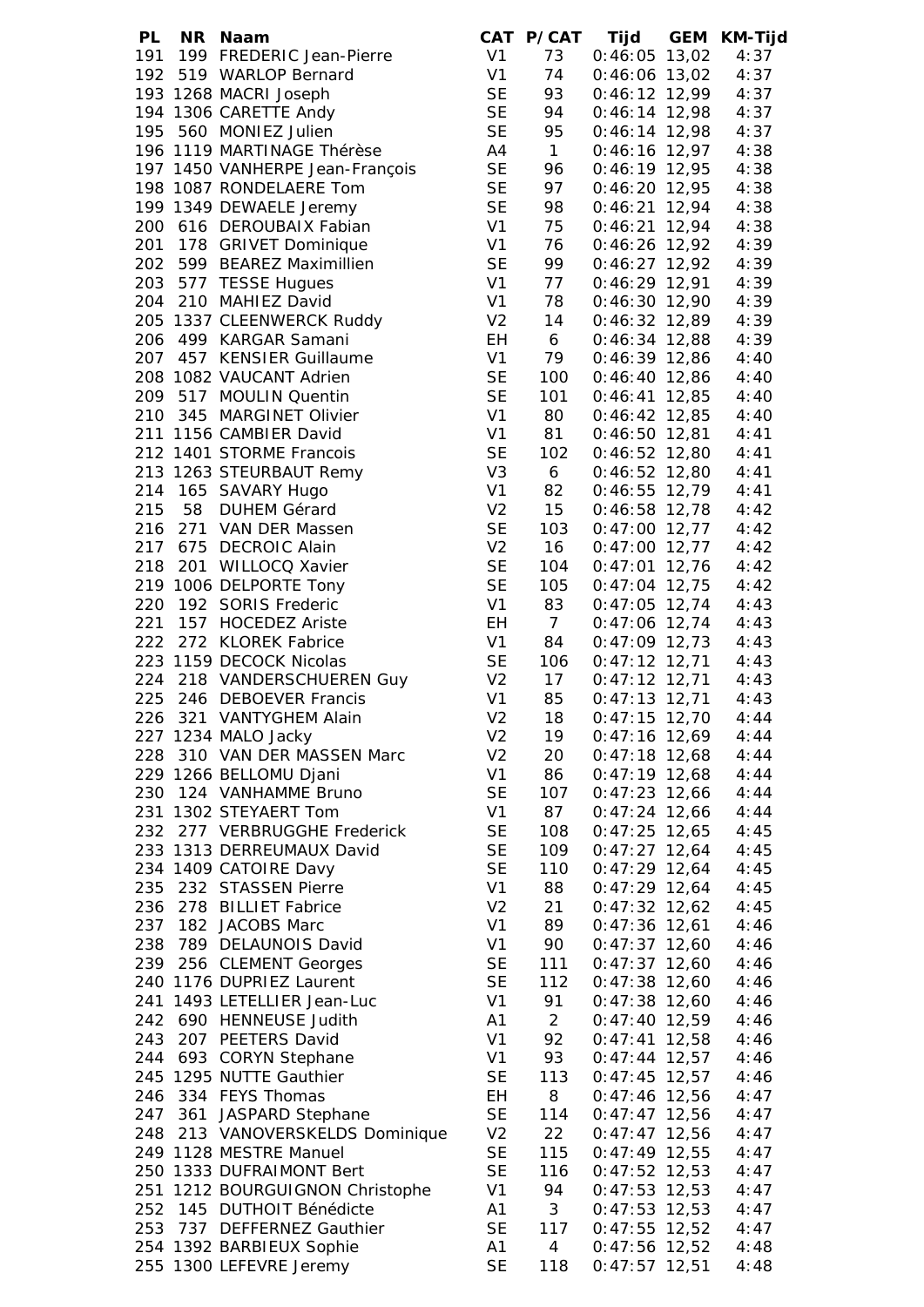| PL  | NR Naam                          |                      |                 | CAT P/CAT Tijd GEM KM-Tijd |      |
|-----|----------------------------------|----------------------|-----------------|----------------------------|------|
|     | 256 259 PALMUCCI Antonio         | <b>SE</b>            | 119             | $0:47:57$ 12,51            | 4:48 |
|     | 257 793 DEROUBAIX Francois       | SE<br>SE<br>SE<br>SE | 120             | $0:47:59$ 12,50            | 4:48 |
|     | 258 1280 VAN LANGENDONCK Mathieu |                      | 121             | $0:48:03$ 12,49            | 4:48 |
|     | 259 1425 YOUVANTHONE Cédric      |                      | 122             | $0:48:05$ 12,48            | 4:49 |
|     | 260 801 MAES André               | V <sub>2</sub>       | 23              |                            |      |
|     |                                  |                      |                 | $0:48:07$ 12,47            | 4:49 |
|     | 261 75 DEVROEDE Norbert          | V <sub>2</sub>       | 24              | $0:48:09$ 12,46            | 4:49 |
|     | 262 424 COUSSE Christophe        | V1                   | 95              | $0:48:10$ 12,46            | 4:49 |
|     | 263 1331 VAN QUICKELBORNE Elias  | <b>SE</b>            | 123             | $0:48:11$ 12,45            | 4:49 |
|     | 264 1168 MOREL Theo              | EH                   | 9               | $0:48:11$ 12,45            | 4:49 |
|     | 265 1384 DEBOUVRIE Sébastien     | V <sub>1</sub>       | 96              | $0:48:11$ 12,45            | 4:49 |
|     | 266 1226 GUERIN Jean-Christophe  | <b>SE</b>            | 124             | $0:48:11$ 12,45            | 4:49 |
|     | 267 1013 MOULIN Steven           | <b>SE</b>            | 125             | $0:48:16$ 12,43            | 4:50 |
|     | 268 1281 DEBLOCQ Pascal          | V <sub>1</sub>       | 97              | $0:48:16$ 12,43            | 4:50 |
|     | 269 1251 DECOCK Michel           | V <sub>3</sub>       | $7\overline{ }$ | $0:48:17$ 12,43            | 4:50 |
|     | 270 1289 AERTS Steven            | <b>SE</b>            | 126             | $0:48:18$ 12,42            | 4:50 |
|     | 271 1242 DENUTTE Olivier         | V <sub>1</sub>       | 98              | $0:48:20$ 12,41            |      |
|     |                                  |                      |                 |                            | 4:50 |
|     | 272 769 DURIN Eddy               | V <sub>1</sub>       | 99              | $0:48:20$ 12,41            | 4:50 |
|     | 273 1438 USAL Thomas             | <b>SE</b>            | 127             | $0:48:23$ 12,40            | 4:50 |
|     | 274 378 BROUDEHOUX Gregory       | <b>SE</b>            | 128             | $0:48:24$ 12,40            | 4:50 |
|     | 275 1471 SANTY Jerôme            | <b>SE</b>            | 129             | $0:48:25$ 12,39            | 4:50 |
|     | 276 327 BRUNEAU Chantal          | A <sub>3</sub>       | $\overline{1}$  | $0:48:26$ 12,39            | 4:51 |
|     | 277 224 WERREBROUCK Blaise       | V <sub>1</sub>       | 100             | $0:48:30$ 12,37            | 4:51 |
|     | 278 240 BOURGI Patrick           | V <sub>1</sub>       | 101             | $0:48:30$ 12,37            | 4:51 |
|     | 279 1475 MERCIER Jean-Baptiste   | <b>SE</b>            | 130             | $0:48:35$ 12,35 4:52       |      |
|     | 280 1351 MOULIN Luc              | V <sub>1</sub>       | 102             | $0:48:36$ 12,35 4:52       |      |
|     | 281 284 COLLIE Marie-Jo          | A <sub>3</sub>       | $\overline{2}$  |                            | 4:52 |
|     |                                  |                      |                 | $0:48:38$ 12,34            |      |
|     | 282 700 VERHAEGHE Patrick        | V <sub>2</sub>       | 25              | $0:48:38$ 12,34            | 4:52 |
|     | 283 575 DELHUVENNE René          | V <sub>2</sub>       | 26              | $0:48:42$ 12,32            | 4:52 |
|     | 284 1140 LADAVID Jules           | EH                   | 10              | $0:48:47$ 12,30            | 4:53 |
|     | 285 1218 HENEFFE Pierre          | <b>SE</b>            | 131             | $0:48:52$ 12,28            | 4:53 |
|     | 286 223 SCHOORENS Bruno          | V <sub>2</sub>       | 27              | $0:48:53$ 12,27            | 4:53 |
|     | 287 1476 DONCHE Julien           | <b>SE</b>            | 132             | $0:48:55$ 12,27 4:54       |      |
|     | 288 482 DAME Jean-Marie          | V <sub>2</sub>       | 28              | 0:48:56 12,26 4:54         |      |
|     | 289 1145 DUJARDIN Jordan         | <b>SE</b>            | 133             | $0:48:57$ 12,26 4:54       |      |
|     | 290 195 SARTORIUS Olivier        | <b>SE</b>            | 134             | $0:48:58$ 12,25 4:54       |      |
| 291 | 302 DILLIES Marc                 | V <sub>1</sub>       | 103             | $0:48:58$ 12,25            | 4:54 |
|     | 292 1308 DEMUYTER Thomas         | <b>SE</b>            | 135             | $0:49:03$ 12,23            | 4:54 |
|     | 293 1236 RAVEAU Christian        | V <sub>2</sub>       | 29              | $0:49:03$ 12,23            | 4:54 |
|     |                                  |                      |                 |                            |      |
|     | 294 1440 DEVAERE Marine          | DA                   | 1               | $0:49:04$ 12,23            | 4:54 |
| 295 | 395 CALLEWAERT Nathanaël         | <b>SE</b>            | 136             | $0:49:04$ 12,23            | 4:54 |
|     | 296 905 CRIQUIELION Michel       | V <sub>2</sub>       | 30              | $0:49:07$ 12,22            | 4:55 |
| 297 | 313 DEWULF Gregory               | V <sub>1</sub>       | 104             | $0:49:08$ 12,21            | 4:55 |
|     | 298 1022 DECLEVES Paul           | V <sub>3</sub>       | 8               | $0:49:10$ 12,20            | 4:55 |
|     | 299 1287 CARPENTIER Jacques      | V <sub>2</sub>       | 31              | $0:49:11$ 12,20            | 4:55 |
| 300 | 682 MATTHYS Pascal               | V <sub>1</sub>       | 105             | $0:49:11$ 12,20            | 4:55 |
| 301 | 208 LARTILLIER Frederic          | V <sub>1</sub>       | 106             | $0:49:19$ 12,17            | 4:56 |
| 302 | 349 NYSSEN Alain                 | V <sub>1</sub>       | 107             | $0:49:19$ 12,17            | 4:56 |
| 303 | 285 BEKAERT Christophe           | V <sub>1</sub>       | 108             | $0:49:23$ 12,15            | 4:56 |
|     | 304 1432 MALVOISIN Florian       | <b>SE</b>            | 137             | $0:49:25$ 12,14            | 4:57 |
|     | 305 1423 DESLOOVER Nicolas       | <b>SE</b>            | 138             | $0:49:26$ 12,14            | 4:57 |
|     |                                  |                      |                 |                            |      |
|     | 306 1264 FORMENTEL David         | <b>SE</b>            | 139             | $0:49:28$ 12,13            | 4:57 |
|     | 307 314 VAN NEROM Eddy           | V <sub>1</sub>       | 109             | $0:49:31$ 12,12            | 4:57 |
|     | 308 834 LECHANTRE Sylvette       | A1                   | 5 <sub>5</sub>  | $0:49:31$ 12,12            | 4:57 |
|     | 309 289 POOT Laurent             | V <sub>1</sub>       | 110             | $0:49:32$ 12,11            | 4:57 |
|     | 310 1014 LEPOUTRE Stéphane       | V <sub>1</sub>       | 111             | $0:49:33$ 12,11            | 4:57 |
| 311 | 744 GHYSELINGS Felicien          | <b>SE</b>            | 140             | $0:49:35$ 12,10            | 4:58 |
|     | 312 233 BOHEMS André             | V <sub>2</sub>       | 32              | $0:49:38$ 12,09            | 4:58 |
|     | 313 1389 ROOZE Nicolas           | <b>SE</b>            | 141             | $0:49:39$ 12,08            | 4:58 |
|     | 314 1365 WYSEUR Alexandre        | <b>SE</b>            | 142             | $0:49:42$ 12,07            | 4:58 |
|     | 315 179 DECLERCQ Benoît          | <b>SE</b>            | 143             | $0:49:42$ 12,07            | 4:58 |
|     | 316 341 AL Saadi                 | A2                   | 3 <sup>7</sup>  | $0:49:42$ 12,07            | 4:58 |
|     | 317 1326 LEPOUTRE Louis          |                      |                 | $0:49:43$ 12,07            |      |
|     |                                  | EH                   | 11              |                            | 4:58 |
|     | 318 1330 VIANE Louis             | EH                   | 12              | $0:49:43$ 12,07            | 4:58 |
|     | 319 440 LAMARCHE Bertrand        | V <sub>1</sub>       | 112             | $0:49:44$ 12,06            | 4:58 |
|     | 320 211 DECOSTER Guillaume       | <b>SE</b>            | 144             | $0:49:45$ 12,06            | 4:59 |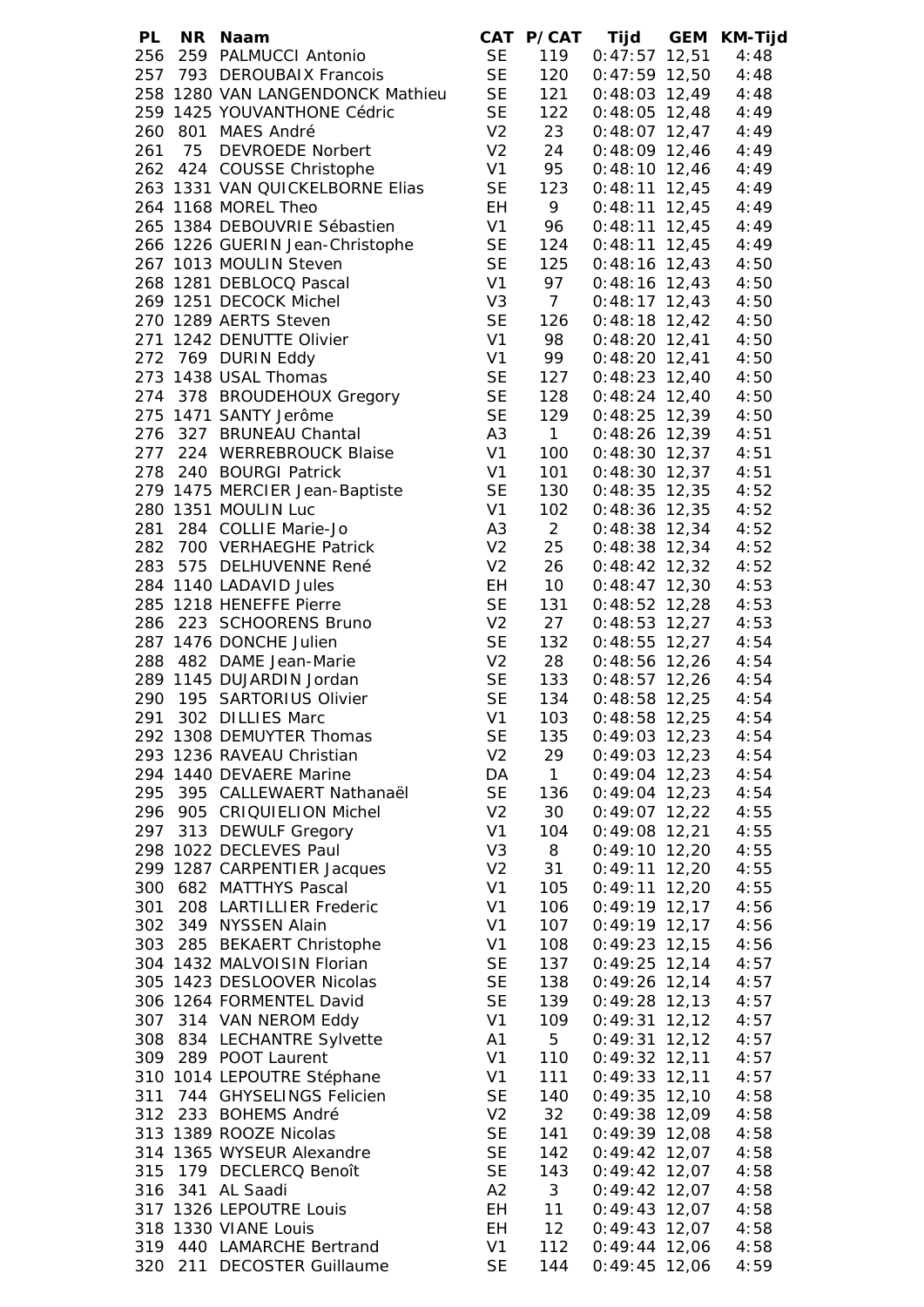| <b>PL</b> | NR Naam                        |                | CAT P/CAT       | Tijd            | GEM KM-Tijd |
|-----------|--------------------------------|----------------|-----------------|-----------------|-------------|
|           | 321 968 MORIN Jean-Marc        | V <sub>2</sub> | 33              | $0:49:48$ 12,05 | 4:59        |
|           | 322 1426 GREER Gaëlle          | A1             | 6               | $0:49:49$ 12,04 | 4:59        |
|           | 323 969 BLANQUART Lysiane      | A2             | 4               | $0:49:49$ 12,04 | 4:59        |
|           | 324 374 SEVRIN Patrick         | V <sub>2</sub> | 34              | $0:49:51$ 12,04 | 4:59        |
|           | 325 405 COCU Jean              | V <sub>3</sub> | 9               | $0:49:52$ 12,03 | 4:59        |
|           | 326 266 DECLEVE Benoit         | <b>SE</b>      | 145             | $0:49:53$ 12,03 | 4:59        |
|           | 327 569 LEROY Philippe         | V <sub>1</sub> | 113             | $0:49:54$ 12,02 | 4:59        |
|           | 328 1455 STORME Remy           | <b>SE</b>      | 146             | $0:49:56$ 12,02 | 5:00        |
|           |                                |                |                 |                 |             |
|           | 329 244 BATAILLE Claude        | V <sub>3</sub> | 10 <sup>1</sup> | $0:49:58$ 12,01 | 5:00        |
|           | 330 1206 SEMET Julien          | V <sub>1</sub> | 114             | $0:49:59$ 12,00 | 5:00        |
| 331       | 926 DELVIGNE Julien            | <b>SE</b>      | 147             | $0:50:02$ 11,99 | 5:00        |
|           | 332 419 SAFY Yves              | V <sub>1</sub> | 115             | 0:50:02 11,99   | 5:00        |
|           | 333 262 ROTY Michel            | V <sub>4</sub> | 1               | $0:50:02$ 11,99 | 5:00        |
|           | 334 1431 BASTIEN Anne-Sophie   | A1             | 7 <sup>7</sup>  | $0:50:04$ 11,98 | 5:00        |
| 335       | 286 DELBROUCQ David            | <b>SE</b>      | 148             | $0:50:05$ 11,98 | 5:00        |
|           | 336 1406 VAN Craen             | <b>SE</b>      | 149             | $0:50:06$ 11,98 | 5:01        |
|           | 337 1056 VANHOUTTE Cecile      | DA             | $2^{\circ}$     | $0:50:07$ 11,97 | 5:01        |
|           | 338 1462 MARTIN François       | <b>SE</b>      | 150             | $0:50:08$ 11,97 | 5:01        |
|           | 339 1057 COLLIE Michael        | <b>SE</b>      | 151             | $0:50:08$ 11,97 | 5:01        |
| 340       | 203 ERGO Philippe              | V <sub>1</sub> | 116             | $0:50:10$ 11,96 | 5:01        |
| 341       | 396 CHARLES Stéphane           | V <sub>1</sub> | 117             | $0:50:11$ 11,96 | 5:01        |
|           | 342 1484 CHRISTIAENS Etienne   | V <sub>2</sub> |                 |                 |             |
|           |                                |                | 35              | $0:50:13$ 11,95 | 5:01        |
|           | 343 797 WANIN Johan            | <b>SE</b>      | 152             | $0:50:14$ 11,94 | 5:01        |
|           | 344 1314 DE ROUCK Frédéric     | <b>SE</b>      | 153             | $0:50:18$ 11,93 | 5:02        |
|           | 345 1322 GHESQUIERE Michael    | <b>SE</b>      | 154             | $0:50:20$ 11,92 | 5:02        |
|           | 346 1065 DI LAURO Martino      | V <sub>2</sub> | 36              | $0:50:21$ 11,92 | 5:02        |
|           | 347 1252 COURCELLES Hubert     | V <sub>1</sub> | 118             | $0:50:23$ 11,91 | 5:02        |
| 348       | 781 MESTDAGH Stéphane          | <b>SE</b>      | 155             | $0:50:24$ 11,90 | 5:02        |
| 349       | 366 CORNU Samuel               | <b>SE</b>      | 156             | $0:50:25$ 11,90 | 5:03        |
|           | 350 1260 DE MOOR Thierry       | V <sub>2</sub> | 37              | $0:50:27$ 11,89 | 5:03        |
| 351       | 189 VAN MALLEGHEM Ariane       | A2             | 5 <sup>1</sup>  | $0:50:27$ 11,89 | 5:03        |
|           | 352 998 FLAMME Pascal          | V <sub>2</sub> | 38              | $0:50:28$ 11,89 | 5:03        |
|           | 353 304 MASAI Christian        | V <sub>2</sub> | 39              | $0:50:31$ 11,88 | 5:03        |
|           | 354 106 CORNU Gaëtan           | V <sub>1</sub> | 119             | $0:50:31$ 11,88 | 5:03        |
|           | 355 1299 LEFEVRE Gaetan        | V <sub>2</sub> | 40              | $0:50:33$ 11,87 | 5:03        |
|           | 356 1319 FOLENS Tom            | V <sub>1</sub> | 120             | $0:50:41$ 11,84 | 5:04        |
|           |                                |                |                 |                 |             |
|           | 357 1374 MORENO Alonso David   | <b>SE</b>      | 157             | $0:50:42$ 11,83 | 5:04        |
|           | 358 1310 COQUERELLE Christophe | <b>SE</b>      | 158             | $0:50:44$ 11,83 | 5:04        |
|           | 359 1424 DESMONS Richard       | <b>SE</b>      | 159             | $0:50:45$ 11,82 | 5:05        |
|           | 360 850 DELESIE Jan            | V <sub>3</sub> | 11              | $0:50:48$ 11,81 | 5:05        |
| 361       | 323 VERDY Jacques              | V <sub>2</sub> | 41              | $0:50:50$ 11,80 | 5:05        |
| 362       | 332 DEBOEVER Estelle           | DA             | 3               | $0:50:51$ 11,80 | 5:05        |
|           | 363 1293 DEJONGHE Aurelie      | DA             | 4               | $0:50:53$ 11,79 | 5:05        |
| 364       | 291 DE RODDER Eric             | V <sub>2</sub> | 42              | $0:50:54$ 11,79 | 5:05        |
|           | 365 1369 DERONNE Arthur        | EH             | 13              | $0:50:56$ 11,78 | 5:06        |
|           | 366 1480 DEDECKER Xavier       | V <sub>1</sub> | 121             | $0:51:01$ 11,76 | 5:06        |
|           | 367 1388 VERREUX Rodrigue      | <b>SE</b>      | 160             | $0:51:04$ 11,75 | 5:06        |
| 368       | 384 CUVELIER Françis           | V <sub>2</sub> | 43              | $0:51:04$ 11,75 | 5:06        |
| 369       | 747 MEURIST Julien             | EH             | 14              | $0:51:05$ 11,75 | 5:07        |
|           | 370 1439 ARBELLES Stephane     | V <sub>1</sub> | 122             | $0:51:05$ 11,75 | 5:07        |
| 371       | 1382 BROUILLARD Vincent        | <b>SE</b>      | 161             | $0:51:08$ 11,73 | 5:07        |
|           |                                |                |                 |                 |             |
|           | 372 1278 BERRIER Jean-Pierre   | V <sub>2</sub> | 44              | $0:51:10$ 11,73 | 5:07        |
|           | 373 1362 SPEGELAERE Ralph      | V <sub>1</sub> | 123             | $0:51:16$ 11,70 | 5:08        |
|           | 374 1221 DILLIES Pierre-Eloi   | EH             | 15              | $0:51:18$ 11,70 | 5:08        |
| 375       | 377 DEBOEVER Bernard           | V <sub>1</sub> | 124             | $0:51:18$ 11,70 | 5:08        |
|           | 376 1416 DEVEZON Bastien       | EH             | 16              | $0:51:19$ 11,69 | 5:08        |
| 377       | 620 DEBAISIEUX François        | <b>SE</b>      | 162             | $0:51:22$ 11,68 | 5:08        |
| 378       | 827 SERVAIS Anne               | DA             | 5               | $0:51:23$ 11,68 | 5:08        |
| 379       | 153 FREDERIC Marie-Pierre      | A1             | 8               | $0:51:24$ 11,67 | 5:08        |
| 380       | 1181 VERMEULEN Jean-François   | V <sub>1</sub> | 125             | $0:51:24$ 11,67 | 5:08        |
| 381       | 1254 LEFEVRE Frederic          | V <sub>1</sub> | 126             | $0:51:26$ 11,67 | 5:09        |
| 382       | 443 DELACENSERIE Carine        | A <sub>1</sub> | 9               | $0:51:27$ 11,66 | 5:09        |
| 383       | 386 LOCHENIE Didier            | V <sub>1</sub> | 127             | $0:51:28$ 11,66 | 5:09        |
| 384       | 355 ROOSE Laurent              | V <sub>2</sub> | 45              | $0:51:33$ 11,64 | 5:09        |
| 385       | 486 LEGROS David               | <b>SE</b>      | 163             | $0:51:35$ 11,63 | 5:10        |
|           |                                |                |                 |                 |             |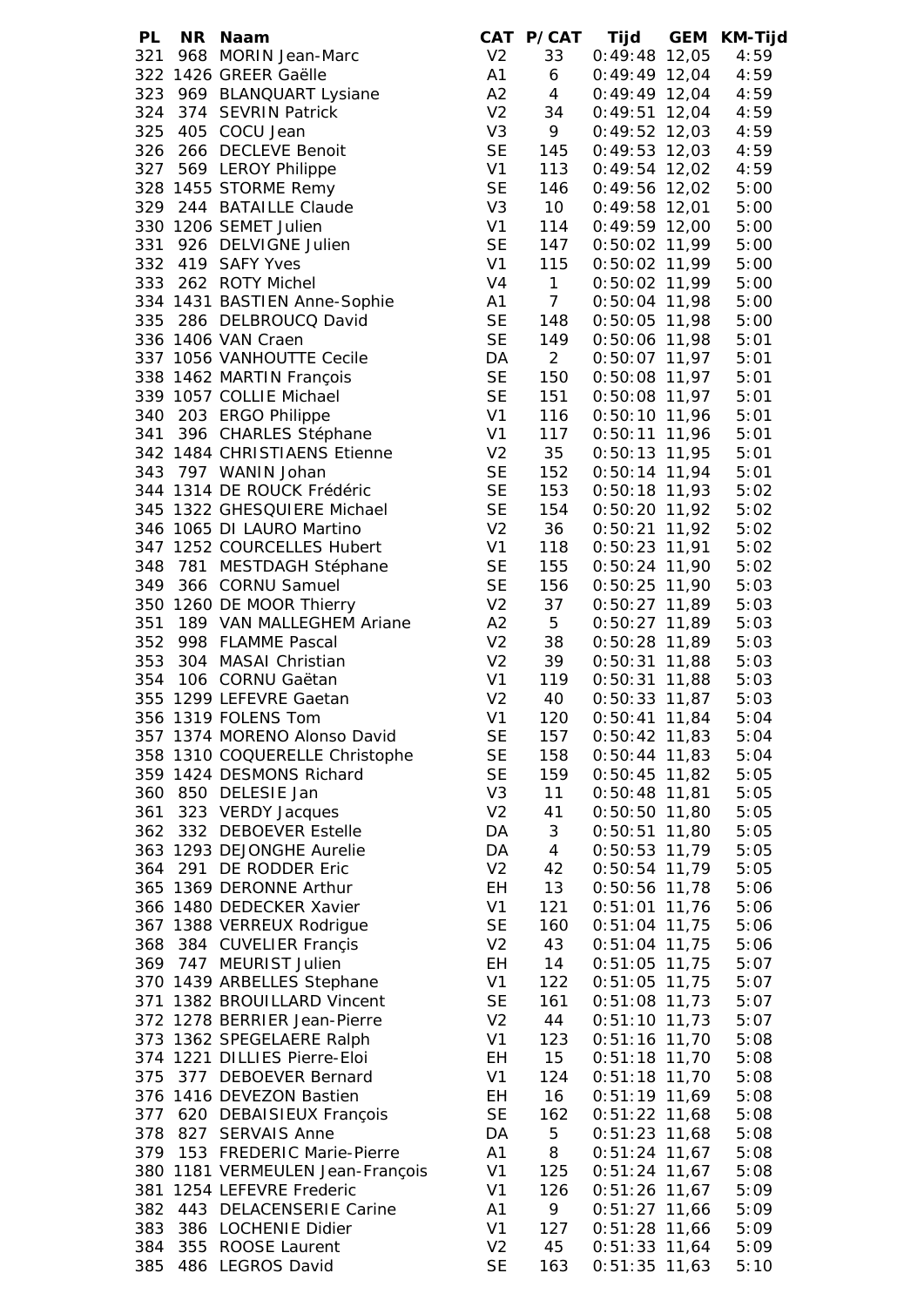| 386 1427 CARLIER Robert<br>12<br>$0:51:35$ 11,63<br>V <sub>3</sub><br>387 522 HACHE Manu<br>V1<br>128<br>$0:51:36$ 11,63<br>5:10<br><b>SE</b><br>388 1447 CULOT Lionel<br>$0:51:37$ 11,62<br>164<br>5:10<br>389 1437 DEBEL Jose<br>V <sub>2</sub><br>$0:51:37$ 11,62<br>46<br>5:10<br>390 322 DELMARRE Pierre<br>V <sub>2</sub><br>$0:51:38$ 11,62<br>47<br>5:10<br>391 1279 LARMUSIAU Pascal<br>V <sub>1</sub><br>$0:51:38$ 11,62<br>129<br>5:10<br>392 133 PLATTEAU Emmanuel<br>V1<br>130<br>$0:51:41$ 11,61<br>5:10<br>393 822 DEVOS Christian<br>V <sub>3</sub><br>13<br>$0:51:43$ 11,60<br>5:10<br><b>SE</b><br>394 399 VINCENT Olivier<br>165<br>$0:51:44$ 11,60<br>5:10<br>395 1417 ERGO Victor<br>EH<br>17<br>$0:51:49$ 11,58<br>5:11<br>V <sub>1</sub><br>396 539 BALAND Johan<br>131<br>$0:51:51$ 11,57<br>5:11<br><b>SE</b><br>397 851 STEUX Jean-François<br>166<br>$0:51:52$ 11,57<br>5:11<br><b>SE</b><br>398 1411 VERMOEREN Charlie<br>167<br>$0:51:53$ 11,56<br>5:11<br><b>SE</b><br>399 1442 CARETTE Sebastien<br>168<br>$0:51:58$ 11,55<br>5:12<br><b>SE</b><br>400 1028 LECLERCQ Louis<br>169<br>$0:51:58$ 11,55<br>5:12<br>853 CHAPUIS Baptiste<br>EH<br>18<br>401<br>$0:51:58$ 11,55<br>5:12<br>V <sub>1</sub><br>402 200 GRAVER Rudy<br>132<br>$0:52:03$ 11,53<br>5:12<br><b>SE</b><br>403 1347 BINET Maxime<br>170<br>0:52:05 11,52<br>5:13<br><b>SE</b><br>404 1383 NIEUWLAND Jean-François<br>0:52:06 11,52 5:13<br>171<br>405 117 BINET Johnny<br>V <sub>2</sub><br>48<br>$0:52:08$ 11,51 $5:13$<br>406 364 BULTOT Jean-Marie<br>V <sub>3</sub><br>14<br>0:52:10 11,50<br>5:13<br><b>SE</b><br>407 1304 DELPLACE Vivian<br>172<br>$0:52:12$ 11,49<br>5:13<br>V <sub>2</sub><br>408 411 CASSE Henri<br>49<br>$0:52:13$ 11,49<br>5:13<br>409 505 VANDAELE Hélène<br>DA<br>6<br>$0:52:13$ 11,49<br>5:13<br>410 458 HUAUX Sylvie<br>A1<br>10<br>$0:52:14$ 11,49<br>5:13<br>411 761 VANDOORNE Franky<br>V <sub>2</sub><br>50<br>$0:52:14$ 11,49<br>5:13<br>V <sub>1</sub><br>412 1466 LECOMTE Dimitri<br>133<br>$0:52:16$ 11,48<br>5:14<br>EH<br>19<br>413 992 SIMOENS Remi<br>$0:52:17$ 11,48<br>5:14<br><b>SE</b><br>$0:52:18$ 11,47<br>414 1294 DUBOIS Simon<br>173<br>5:14<br>415 1040 DEGRYSE Quentin<br>$0:52:18$ 11,47<br><b>SE</b><br>174<br>5:14<br>$0:52:19$ 11,47<br>416 1285 SANTY Emilien<br>20<br>EH<br>5:14<br>$0:52:21$ 11,46<br>417 1456 LECONGE Stephanie<br>A1<br>11<br>5:14<br>V1<br>$0:52:23$ 11,45<br>418 438 DELCROIX Luc<br>134<br>5:14<br>V <sub>2</sub><br>$0:52:26$ 11,44 $5:15$<br>419 1245 BAILLEUL Patrick<br>51<br>135<br>420 1270 DEWITTE Sebastien<br>V1<br>$0:52:27$ 11,44 $5:15$<br><b>SE</b><br>421 337 THAON Frédéric<br>175<br>$0:52:28$ 11,44<br>5:15<br>74<br><b>DELGUSTE Grégory</b><br>V <sub>1</sub><br>136<br>$0:52:29$ 11,43<br>5:15<br>422<br>280 BEAUCARNE Nicola<br>21<br>$0:52:32$ 11,42<br>423<br><b>EH</b><br>5:15<br>424<br>544 DEBERDT Aicha<br>A1<br>$0:52:34$ 11,41<br>$12 \overline{ }$<br>5:15<br>425<br>520 STROBBE Yves<br>V <sub>2</sub><br>52<br>$0:52:36$ 11,41<br>5:16<br>426<br>V <sub>3</sub><br>$0:52:37$ 11,40<br>387 DELONVILLE Daniel<br>15<br>5:16<br>427<br>V <sub>1</sub><br>137<br>465<br><b>MONIEZ Bruno</b><br>$0:52:37$ 11,40<br>5:16<br>V <sub>1</sub><br>138<br>$0:52:40$ 11,39<br>428 1324 WESTRADE Bruno<br>5:16<br><b>SE</b><br>176<br>$0:52:41$ 11,39<br>429 1434 DECOCK Julien<br>5:16<br>A1<br>13<br>430<br>933 LORENT Emma<br>$0:52:43$ 11,38<br>5:16<br>V <sub>1</sub><br>431<br>697<br>139<br>$0:52:46$ 11,37<br><b>STEVENS Laurent</b><br>5:17<br>432<br>V <sub>2</sub><br>$0:52:48$ 11,36<br>375<br><b>CABY Bernard</b><br>53<br>5:17<br>433<br>354 LECLERCQ Manon<br>$0:52:49$ 11,36<br>ED<br>$\mathbf{1}$<br>5:17<br>$\overline{2}$<br>434<br>681<br><b>LECLERCQ Margot</b><br>ED<br>$0:52:50$ 11,36<br>5:17<br>435<br>735<br><b>SE</b><br><b>GOEMAERE Bart</b><br>177<br>$0:52:51$ 11,35<br>5:17<br>550<br><b>SE</b><br>436<br>MARQUANT Nicolas<br>178<br>$0:52:51$ 11,35<br>5:17<br>V <sub>1</sub><br>$0:52:53$ 11,35<br>437<br>451<br><b>DECORNET Xavier</b><br>140<br>5:17<br><b>SE</b><br>438 1410 CEULEMANS Thomas<br>179<br>$0:52:54$ 11,34<br>5:17<br>V <sub>2</sub><br>439<br>325 SALOME Michel<br>54<br>$0:52:55$ 11,34<br>5:17<br><b>SE</b><br>440 1452 MOREAU Edwin<br>180<br>$0:52:57$ 11,33<br>5:18<br>V <sub>1</sub><br>441<br>1053 VERDEBOUT Jean-Michei<br>141<br>$0:53:02$ 11,31<br>5:18<br>V <sub>1</sub><br>$0:53:03$ 11,31<br>442 679 DEFROYENE Olivier<br>142<br>5:18<br>V <sub>2</sub><br>443<br>401 LONGEPEE Philippe<br>55<br>$0:53:04$ 11,31<br>5:18<br>V <sub>2</sub><br>444<br>380 D'HULSTER Jean-Pierre<br>$0:53:07$ 11,30<br>5:19<br>56<br>445<br>974 CHRISTIAENS Valerie<br>A2<br>6<br>$0:53:07$ 11,30<br>5:19<br>446<br>392 VERRUE Francis<br>V <sub>3</sub><br>$0:53:07$ 11,30<br>5:19<br>16<br>V <sub>1</sub><br>$0:53:08$ 11,29<br>447 814 PRAYEZ Vincent<br>143<br>5:19<br><b>SE</b><br>$0:53:09$ 11,29<br>448 1332 VERVAEKE Kevin<br>181<br>5:19<br>449 925 LEROY Stephane<br><b>SE</b><br>$0:53:11$ 11,28<br>182<br>5:19<br>450 474 BILTRESSE Michel<br>V <sub>3</sub><br>$0:53:13$ 11,27<br>17<br>5:19 | PL | NR Naam | CAT P/CAT | Tijd | <b>GEM</b> | <b>KM-Tijd</b> |
|---------------------------------------------------------------------------------------------------------------------------------------------------------------------------------------------------------------------------------------------------------------------------------------------------------------------------------------------------------------------------------------------------------------------------------------------------------------------------------------------------------------------------------------------------------------------------------------------------------------------------------------------------------------------------------------------------------------------------------------------------------------------------------------------------------------------------------------------------------------------------------------------------------------------------------------------------------------------------------------------------------------------------------------------------------------------------------------------------------------------------------------------------------------------------------------------------------------------------------------------------------------------------------------------------------------------------------------------------------------------------------------------------------------------------------------------------------------------------------------------------------------------------------------------------------------------------------------------------------------------------------------------------------------------------------------------------------------------------------------------------------------------------------------------------------------------------------------------------------------------------------------------------------------------------------------------------------------------------------------------------------------------------------------------------------------------------------------------------------------------------------------------------------------------------------------------------------------------------------------------------------------------------------------------------------------------------------------------------------------------------------------------------------------------------------------------------------------------------------------------------------------------------------------------------------------------------------------------------------------------------------------------------------------------------------------------------------------------------------------------------------------------------------------------------------------------------------------------------------------------------------------------------------------------------------------------------------------------------------------------------------------------------------------------------------------------------------------------------------------------------------------------------------------------------------------------------------------------------------------------------------------------------------------------------------------------------------------------------------------------------------------------------------------------------------------------------------------------------------------------------------------------------------------------------------------------------------------------------------------------------------------------------------------------------------------------------------------------------------------------------------------------------------------------------------------------------------------------------------------------------------------------------------------------------------------------------------------------------------------------------------------------------------------------------------------------------------------------------------------------------------------------------------------------------------------------------------------------------------------------------------------------------------------------------------------------------------------------------------------------------------------------------------------------------------------------------------------------------------------------------------------------------------------------------------------------------------------------------------------------------------------------------------------------------------------------------------------------------------------------------------------------------------------------------------------------------------------------------------------------------------------------------------------------------------------------------------------------------------------------------------------------------------------------------------------------------------------------------------------------------------------------------------------|----|---------|-----------|------|------------|----------------|
|                                                                                                                                                                                                                                                                                                                                                                                                                                                                                                                                                                                                                                                                                                                                                                                                                                                                                                                                                                                                                                                                                                                                                                                                                                                                                                                                                                                                                                                                                                                                                                                                                                                                                                                                                                                                                                                                                                                                                                                                                                                                                                                                                                                                                                                                                                                                                                                                                                                                                                                                                                                                                                                                                                                                                                                                                                                                                                                                                                                                                                                                                                                                                                                                                                                                                                                                                                                                                                                                                                                                                                                                                                                                                                                                                                                                                                                                                                                                                                                                                                                                                                                                                                                                                                                                                                                                                                                                                                                                                                                                                                                                                                                                                                                                                                                                                                                                                                                                                                                                                                                                                                                                                               |    |         |           |      |            | 5:10           |
|                                                                                                                                                                                                                                                                                                                                                                                                                                                                                                                                                                                                                                                                                                                                                                                                                                                                                                                                                                                                                                                                                                                                                                                                                                                                                                                                                                                                                                                                                                                                                                                                                                                                                                                                                                                                                                                                                                                                                                                                                                                                                                                                                                                                                                                                                                                                                                                                                                                                                                                                                                                                                                                                                                                                                                                                                                                                                                                                                                                                                                                                                                                                                                                                                                                                                                                                                                                                                                                                                                                                                                                                                                                                                                                                                                                                                                                                                                                                                                                                                                                                                                                                                                                                                                                                                                                                                                                                                                                                                                                                                                                                                                                                                                                                                                                                                                                                                                                                                                                                                                                                                                                                                               |    |         |           |      |            |                |
|                                                                                                                                                                                                                                                                                                                                                                                                                                                                                                                                                                                                                                                                                                                                                                                                                                                                                                                                                                                                                                                                                                                                                                                                                                                                                                                                                                                                                                                                                                                                                                                                                                                                                                                                                                                                                                                                                                                                                                                                                                                                                                                                                                                                                                                                                                                                                                                                                                                                                                                                                                                                                                                                                                                                                                                                                                                                                                                                                                                                                                                                                                                                                                                                                                                                                                                                                                                                                                                                                                                                                                                                                                                                                                                                                                                                                                                                                                                                                                                                                                                                                                                                                                                                                                                                                                                                                                                                                                                                                                                                                                                                                                                                                                                                                                                                                                                                                                                                                                                                                                                                                                                                                               |    |         |           |      |            |                |
|                                                                                                                                                                                                                                                                                                                                                                                                                                                                                                                                                                                                                                                                                                                                                                                                                                                                                                                                                                                                                                                                                                                                                                                                                                                                                                                                                                                                                                                                                                                                                                                                                                                                                                                                                                                                                                                                                                                                                                                                                                                                                                                                                                                                                                                                                                                                                                                                                                                                                                                                                                                                                                                                                                                                                                                                                                                                                                                                                                                                                                                                                                                                                                                                                                                                                                                                                                                                                                                                                                                                                                                                                                                                                                                                                                                                                                                                                                                                                                                                                                                                                                                                                                                                                                                                                                                                                                                                                                                                                                                                                                                                                                                                                                                                                                                                                                                                                                                                                                                                                                                                                                                                                               |    |         |           |      |            |                |
|                                                                                                                                                                                                                                                                                                                                                                                                                                                                                                                                                                                                                                                                                                                                                                                                                                                                                                                                                                                                                                                                                                                                                                                                                                                                                                                                                                                                                                                                                                                                                                                                                                                                                                                                                                                                                                                                                                                                                                                                                                                                                                                                                                                                                                                                                                                                                                                                                                                                                                                                                                                                                                                                                                                                                                                                                                                                                                                                                                                                                                                                                                                                                                                                                                                                                                                                                                                                                                                                                                                                                                                                                                                                                                                                                                                                                                                                                                                                                                                                                                                                                                                                                                                                                                                                                                                                                                                                                                                                                                                                                                                                                                                                                                                                                                                                                                                                                                                                                                                                                                                                                                                                                               |    |         |           |      |            |                |
|                                                                                                                                                                                                                                                                                                                                                                                                                                                                                                                                                                                                                                                                                                                                                                                                                                                                                                                                                                                                                                                                                                                                                                                                                                                                                                                                                                                                                                                                                                                                                                                                                                                                                                                                                                                                                                                                                                                                                                                                                                                                                                                                                                                                                                                                                                                                                                                                                                                                                                                                                                                                                                                                                                                                                                                                                                                                                                                                                                                                                                                                                                                                                                                                                                                                                                                                                                                                                                                                                                                                                                                                                                                                                                                                                                                                                                                                                                                                                                                                                                                                                                                                                                                                                                                                                                                                                                                                                                                                                                                                                                                                                                                                                                                                                                                                                                                                                                                                                                                                                                                                                                                                                               |    |         |           |      |            |                |
|                                                                                                                                                                                                                                                                                                                                                                                                                                                                                                                                                                                                                                                                                                                                                                                                                                                                                                                                                                                                                                                                                                                                                                                                                                                                                                                                                                                                                                                                                                                                                                                                                                                                                                                                                                                                                                                                                                                                                                                                                                                                                                                                                                                                                                                                                                                                                                                                                                                                                                                                                                                                                                                                                                                                                                                                                                                                                                                                                                                                                                                                                                                                                                                                                                                                                                                                                                                                                                                                                                                                                                                                                                                                                                                                                                                                                                                                                                                                                                                                                                                                                                                                                                                                                                                                                                                                                                                                                                                                                                                                                                                                                                                                                                                                                                                                                                                                                                                                                                                                                                                                                                                                                               |    |         |           |      |            |                |
|                                                                                                                                                                                                                                                                                                                                                                                                                                                                                                                                                                                                                                                                                                                                                                                                                                                                                                                                                                                                                                                                                                                                                                                                                                                                                                                                                                                                                                                                                                                                                                                                                                                                                                                                                                                                                                                                                                                                                                                                                                                                                                                                                                                                                                                                                                                                                                                                                                                                                                                                                                                                                                                                                                                                                                                                                                                                                                                                                                                                                                                                                                                                                                                                                                                                                                                                                                                                                                                                                                                                                                                                                                                                                                                                                                                                                                                                                                                                                                                                                                                                                                                                                                                                                                                                                                                                                                                                                                                                                                                                                                                                                                                                                                                                                                                                                                                                                                                                                                                                                                                                                                                                                               |    |         |           |      |            |                |
|                                                                                                                                                                                                                                                                                                                                                                                                                                                                                                                                                                                                                                                                                                                                                                                                                                                                                                                                                                                                                                                                                                                                                                                                                                                                                                                                                                                                                                                                                                                                                                                                                                                                                                                                                                                                                                                                                                                                                                                                                                                                                                                                                                                                                                                                                                                                                                                                                                                                                                                                                                                                                                                                                                                                                                                                                                                                                                                                                                                                                                                                                                                                                                                                                                                                                                                                                                                                                                                                                                                                                                                                                                                                                                                                                                                                                                                                                                                                                                                                                                                                                                                                                                                                                                                                                                                                                                                                                                                                                                                                                                                                                                                                                                                                                                                                                                                                                                                                                                                                                                                                                                                                                               |    |         |           |      |            |                |
|                                                                                                                                                                                                                                                                                                                                                                                                                                                                                                                                                                                                                                                                                                                                                                                                                                                                                                                                                                                                                                                                                                                                                                                                                                                                                                                                                                                                                                                                                                                                                                                                                                                                                                                                                                                                                                                                                                                                                                                                                                                                                                                                                                                                                                                                                                                                                                                                                                                                                                                                                                                                                                                                                                                                                                                                                                                                                                                                                                                                                                                                                                                                                                                                                                                                                                                                                                                                                                                                                                                                                                                                                                                                                                                                                                                                                                                                                                                                                                                                                                                                                                                                                                                                                                                                                                                                                                                                                                                                                                                                                                                                                                                                                                                                                                                                                                                                                                                                                                                                                                                                                                                                                               |    |         |           |      |            |                |
|                                                                                                                                                                                                                                                                                                                                                                                                                                                                                                                                                                                                                                                                                                                                                                                                                                                                                                                                                                                                                                                                                                                                                                                                                                                                                                                                                                                                                                                                                                                                                                                                                                                                                                                                                                                                                                                                                                                                                                                                                                                                                                                                                                                                                                                                                                                                                                                                                                                                                                                                                                                                                                                                                                                                                                                                                                                                                                                                                                                                                                                                                                                                                                                                                                                                                                                                                                                                                                                                                                                                                                                                                                                                                                                                                                                                                                                                                                                                                                                                                                                                                                                                                                                                                                                                                                                                                                                                                                                                                                                                                                                                                                                                                                                                                                                                                                                                                                                                                                                                                                                                                                                                                               |    |         |           |      |            |                |
|                                                                                                                                                                                                                                                                                                                                                                                                                                                                                                                                                                                                                                                                                                                                                                                                                                                                                                                                                                                                                                                                                                                                                                                                                                                                                                                                                                                                                                                                                                                                                                                                                                                                                                                                                                                                                                                                                                                                                                                                                                                                                                                                                                                                                                                                                                                                                                                                                                                                                                                                                                                                                                                                                                                                                                                                                                                                                                                                                                                                                                                                                                                                                                                                                                                                                                                                                                                                                                                                                                                                                                                                                                                                                                                                                                                                                                                                                                                                                                                                                                                                                                                                                                                                                                                                                                                                                                                                                                                                                                                                                                                                                                                                                                                                                                                                                                                                                                                                                                                                                                                                                                                                                               |    |         |           |      |            |                |
|                                                                                                                                                                                                                                                                                                                                                                                                                                                                                                                                                                                                                                                                                                                                                                                                                                                                                                                                                                                                                                                                                                                                                                                                                                                                                                                                                                                                                                                                                                                                                                                                                                                                                                                                                                                                                                                                                                                                                                                                                                                                                                                                                                                                                                                                                                                                                                                                                                                                                                                                                                                                                                                                                                                                                                                                                                                                                                                                                                                                                                                                                                                                                                                                                                                                                                                                                                                                                                                                                                                                                                                                                                                                                                                                                                                                                                                                                                                                                                                                                                                                                                                                                                                                                                                                                                                                                                                                                                                                                                                                                                                                                                                                                                                                                                                                                                                                                                                                                                                                                                                                                                                                                               |    |         |           |      |            |                |
|                                                                                                                                                                                                                                                                                                                                                                                                                                                                                                                                                                                                                                                                                                                                                                                                                                                                                                                                                                                                                                                                                                                                                                                                                                                                                                                                                                                                                                                                                                                                                                                                                                                                                                                                                                                                                                                                                                                                                                                                                                                                                                                                                                                                                                                                                                                                                                                                                                                                                                                                                                                                                                                                                                                                                                                                                                                                                                                                                                                                                                                                                                                                                                                                                                                                                                                                                                                                                                                                                                                                                                                                                                                                                                                                                                                                                                                                                                                                                                                                                                                                                                                                                                                                                                                                                                                                                                                                                                                                                                                                                                                                                                                                                                                                                                                                                                                                                                                                                                                                                                                                                                                                                               |    |         |           |      |            |                |
|                                                                                                                                                                                                                                                                                                                                                                                                                                                                                                                                                                                                                                                                                                                                                                                                                                                                                                                                                                                                                                                                                                                                                                                                                                                                                                                                                                                                                                                                                                                                                                                                                                                                                                                                                                                                                                                                                                                                                                                                                                                                                                                                                                                                                                                                                                                                                                                                                                                                                                                                                                                                                                                                                                                                                                                                                                                                                                                                                                                                                                                                                                                                                                                                                                                                                                                                                                                                                                                                                                                                                                                                                                                                                                                                                                                                                                                                                                                                                                                                                                                                                                                                                                                                                                                                                                                                                                                                                                                                                                                                                                                                                                                                                                                                                                                                                                                                                                                                                                                                                                                                                                                                                               |    |         |           |      |            |                |
|                                                                                                                                                                                                                                                                                                                                                                                                                                                                                                                                                                                                                                                                                                                                                                                                                                                                                                                                                                                                                                                                                                                                                                                                                                                                                                                                                                                                                                                                                                                                                                                                                                                                                                                                                                                                                                                                                                                                                                                                                                                                                                                                                                                                                                                                                                                                                                                                                                                                                                                                                                                                                                                                                                                                                                                                                                                                                                                                                                                                                                                                                                                                                                                                                                                                                                                                                                                                                                                                                                                                                                                                                                                                                                                                                                                                                                                                                                                                                                                                                                                                                                                                                                                                                                                                                                                                                                                                                                                                                                                                                                                                                                                                                                                                                                                                                                                                                                                                                                                                                                                                                                                                                               |    |         |           |      |            |                |
|                                                                                                                                                                                                                                                                                                                                                                                                                                                                                                                                                                                                                                                                                                                                                                                                                                                                                                                                                                                                                                                                                                                                                                                                                                                                                                                                                                                                                                                                                                                                                                                                                                                                                                                                                                                                                                                                                                                                                                                                                                                                                                                                                                                                                                                                                                                                                                                                                                                                                                                                                                                                                                                                                                                                                                                                                                                                                                                                                                                                                                                                                                                                                                                                                                                                                                                                                                                                                                                                                                                                                                                                                                                                                                                                                                                                                                                                                                                                                                                                                                                                                                                                                                                                                                                                                                                                                                                                                                                                                                                                                                                                                                                                                                                                                                                                                                                                                                                                                                                                                                                                                                                                                               |    |         |           |      |            |                |
|                                                                                                                                                                                                                                                                                                                                                                                                                                                                                                                                                                                                                                                                                                                                                                                                                                                                                                                                                                                                                                                                                                                                                                                                                                                                                                                                                                                                                                                                                                                                                                                                                                                                                                                                                                                                                                                                                                                                                                                                                                                                                                                                                                                                                                                                                                                                                                                                                                                                                                                                                                                                                                                                                                                                                                                                                                                                                                                                                                                                                                                                                                                                                                                                                                                                                                                                                                                                                                                                                                                                                                                                                                                                                                                                                                                                                                                                                                                                                                                                                                                                                                                                                                                                                                                                                                                                                                                                                                                                                                                                                                                                                                                                                                                                                                                                                                                                                                                                                                                                                                                                                                                                                               |    |         |           |      |            |                |
|                                                                                                                                                                                                                                                                                                                                                                                                                                                                                                                                                                                                                                                                                                                                                                                                                                                                                                                                                                                                                                                                                                                                                                                                                                                                                                                                                                                                                                                                                                                                                                                                                                                                                                                                                                                                                                                                                                                                                                                                                                                                                                                                                                                                                                                                                                                                                                                                                                                                                                                                                                                                                                                                                                                                                                                                                                                                                                                                                                                                                                                                                                                                                                                                                                                                                                                                                                                                                                                                                                                                                                                                                                                                                                                                                                                                                                                                                                                                                                                                                                                                                                                                                                                                                                                                                                                                                                                                                                                                                                                                                                                                                                                                                                                                                                                                                                                                                                                                                                                                                                                                                                                                                               |    |         |           |      |            |                |
|                                                                                                                                                                                                                                                                                                                                                                                                                                                                                                                                                                                                                                                                                                                                                                                                                                                                                                                                                                                                                                                                                                                                                                                                                                                                                                                                                                                                                                                                                                                                                                                                                                                                                                                                                                                                                                                                                                                                                                                                                                                                                                                                                                                                                                                                                                                                                                                                                                                                                                                                                                                                                                                                                                                                                                                                                                                                                                                                                                                                                                                                                                                                                                                                                                                                                                                                                                                                                                                                                                                                                                                                                                                                                                                                                                                                                                                                                                                                                                                                                                                                                                                                                                                                                                                                                                                                                                                                                                                                                                                                                                                                                                                                                                                                                                                                                                                                                                                                                                                                                                                                                                                                                               |    |         |           |      |            |                |
|                                                                                                                                                                                                                                                                                                                                                                                                                                                                                                                                                                                                                                                                                                                                                                                                                                                                                                                                                                                                                                                                                                                                                                                                                                                                                                                                                                                                                                                                                                                                                                                                                                                                                                                                                                                                                                                                                                                                                                                                                                                                                                                                                                                                                                                                                                                                                                                                                                                                                                                                                                                                                                                                                                                                                                                                                                                                                                                                                                                                                                                                                                                                                                                                                                                                                                                                                                                                                                                                                                                                                                                                                                                                                                                                                                                                                                                                                                                                                                                                                                                                                                                                                                                                                                                                                                                                                                                                                                                                                                                                                                                                                                                                                                                                                                                                                                                                                                                                                                                                                                                                                                                                                               |    |         |           |      |            |                |
|                                                                                                                                                                                                                                                                                                                                                                                                                                                                                                                                                                                                                                                                                                                                                                                                                                                                                                                                                                                                                                                                                                                                                                                                                                                                                                                                                                                                                                                                                                                                                                                                                                                                                                                                                                                                                                                                                                                                                                                                                                                                                                                                                                                                                                                                                                                                                                                                                                                                                                                                                                                                                                                                                                                                                                                                                                                                                                                                                                                                                                                                                                                                                                                                                                                                                                                                                                                                                                                                                                                                                                                                                                                                                                                                                                                                                                                                                                                                                                                                                                                                                                                                                                                                                                                                                                                                                                                                                                                                                                                                                                                                                                                                                                                                                                                                                                                                                                                                                                                                                                                                                                                                                               |    |         |           |      |            |                |
|                                                                                                                                                                                                                                                                                                                                                                                                                                                                                                                                                                                                                                                                                                                                                                                                                                                                                                                                                                                                                                                                                                                                                                                                                                                                                                                                                                                                                                                                                                                                                                                                                                                                                                                                                                                                                                                                                                                                                                                                                                                                                                                                                                                                                                                                                                                                                                                                                                                                                                                                                                                                                                                                                                                                                                                                                                                                                                                                                                                                                                                                                                                                                                                                                                                                                                                                                                                                                                                                                                                                                                                                                                                                                                                                                                                                                                                                                                                                                                                                                                                                                                                                                                                                                                                                                                                                                                                                                                                                                                                                                                                                                                                                                                                                                                                                                                                                                                                                                                                                                                                                                                                                                               |    |         |           |      |            |                |
|                                                                                                                                                                                                                                                                                                                                                                                                                                                                                                                                                                                                                                                                                                                                                                                                                                                                                                                                                                                                                                                                                                                                                                                                                                                                                                                                                                                                                                                                                                                                                                                                                                                                                                                                                                                                                                                                                                                                                                                                                                                                                                                                                                                                                                                                                                                                                                                                                                                                                                                                                                                                                                                                                                                                                                                                                                                                                                                                                                                                                                                                                                                                                                                                                                                                                                                                                                                                                                                                                                                                                                                                                                                                                                                                                                                                                                                                                                                                                                                                                                                                                                                                                                                                                                                                                                                                                                                                                                                                                                                                                                                                                                                                                                                                                                                                                                                                                                                                                                                                                                                                                                                                                               |    |         |           |      |            |                |
|                                                                                                                                                                                                                                                                                                                                                                                                                                                                                                                                                                                                                                                                                                                                                                                                                                                                                                                                                                                                                                                                                                                                                                                                                                                                                                                                                                                                                                                                                                                                                                                                                                                                                                                                                                                                                                                                                                                                                                                                                                                                                                                                                                                                                                                                                                                                                                                                                                                                                                                                                                                                                                                                                                                                                                                                                                                                                                                                                                                                                                                                                                                                                                                                                                                                                                                                                                                                                                                                                                                                                                                                                                                                                                                                                                                                                                                                                                                                                                                                                                                                                                                                                                                                                                                                                                                                                                                                                                                                                                                                                                                                                                                                                                                                                                                                                                                                                                                                                                                                                                                                                                                                                               |    |         |           |      |            |                |
|                                                                                                                                                                                                                                                                                                                                                                                                                                                                                                                                                                                                                                                                                                                                                                                                                                                                                                                                                                                                                                                                                                                                                                                                                                                                                                                                                                                                                                                                                                                                                                                                                                                                                                                                                                                                                                                                                                                                                                                                                                                                                                                                                                                                                                                                                                                                                                                                                                                                                                                                                                                                                                                                                                                                                                                                                                                                                                                                                                                                                                                                                                                                                                                                                                                                                                                                                                                                                                                                                                                                                                                                                                                                                                                                                                                                                                                                                                                                                                                                                                                                                                                                                                                                                                                                                                                                                                                                                                                                                                                                                                                                                                                                                                                                                                                                                                                                                                                                                                                                                                                                                                                                                               |    |         |           |      |            |                |
|                                                                                                                                                                                                                                                                                                                                                                                                                                                                                                                                                                                                                                                                                                                                                                                                                                                                                                                                                                                                                                                                                                                                                                                                                                                                                                                                                                                                                                                                                                                                                                                                                                                                                                                                                                                                                                                                                                                                                                                                                                                                                                                                                                                                                                                                                                                                                                                                                                                                                                                                                                                                                                                                                                                                                                                                                                                                                                                                                                                                                                                                                                                                                                                                                                                                                                                                                                                                                                                                                                                                                                                                                                                                                                                                                                                                                                                                                                                                                                                                                                                                                                                                                                                                                                                                                                                                                                                                                                                                                                                                                                                                                                                                                                                                                                                                                                                                                                                                                                                                                                                                                                                                                               |    |         |           |      |            |                |
|                                                                                                                                                                                                                                                                                                                                                                                                                                                                                                                                                                                                                                                                                                                                                                                                                                                                                                                                                                                                                                                                                                                                                                                                                                                                                                                                                                                                                                                                                                                                                                                                                                                                                                                                                                                                                                                                                                                                                                                                                                                                                                                                                                                                                                                                                                                                                                                                                                                                                                                                                                                                                                                                                                                                                                                                                                                                                                                                                                                                                                                                                                                                                                                                                                                                                                                                                                                                                                                                                                                                                                                                                                                                                                                                                                                                                                                                                                                                                                                                                                                                                                                                                                                                                                                                                                                                                                                                                                                                                                                                                                                                                                                                                                                                                                                                                                                                                                                                                                                                                                                                                                                                                               |    |         |           |      |            |                |
|                                                                                                                                                                                                                                                                                                                                                                                                                                                                                                                                                                                                                                                                                                                                                                                                                                                                                                                                                                                                                                                                                                                                                                                                                                                                                                                                                                                                                                                                                                                                                                                                                                                                                                                                                                                                                                                                                                                                                                                                                                                                                                                                                                                                                                                                                                                                                                                                                                                                                                                                                                                                                                                                                                                                                                                                                                                                                                                                                                                                                                                                                                                                                                                                                                                                                                                                                                                                                                                                                                                                                                                                                                                                                                                                                                                                                                                                                                                                                                                                                                                                                                                                                                                                                                                                                                                                                                                                                                                                                                                                                                                                                                                                                                                                                                                                                                                                                                                                                                                                                                                                                                                                                               |    |         |           |      |            |                |
|                                                                                                                                                                                                                                                                                                                                                                                                                                                                                                                                                                                                                                                                                                                                                                                                                                                                                                                                                                                                                                                                                                                                                                                                                                                                                                                                                                                                                                                                                                                                                                                                                                                                                                                                                                                                                                                                                                                                                                                                                                                                                                                                                                                                                                                                                                                                                                                                                                                                                                                                                                                                                                                                                                                                                                                                                                                                                                                                                                                                                                                                                                                                                                                                                                                                                                                                                                                                                                                                                                                                                                                                                                                                                                                                                                                                                                                                                                                                                                                                                                                                                                                                                                                                                                                                                                                                                                                                                                                                                                                                                                                                                                                                                                                                                                                                                                                                                                                                                                                                                                                                                                                                                               |    |         |           |      |            |                |
|                                                                                                                                                                                                                                                                                                                                                                                                                                                                                                                                                                                                                                                                                                                                                                                                                                                                                                                                                                                                                                                                                                                                                                                                                                                                                                                                                                                                                                                                                                                                                                                                                                                                                                                                                                                                                                                                                                                                                                                                                                                                                                                                                                                                                                                                                                                                                                                                                                                                                                                                                                                                                                                                                                                                                                                                                                                                                                                                                                                                                                                                                                                                                                                                                                                                                                                                                                                                                                                                                                                                                                                                                                                                                                                                                                                                                                                                                                                                                                                                                                                                                                                                                                                                                                                                                                                                                                                                                                                                                                                                                                                                                                                                                                                                                                                                                                                                                                                                                                                                                                                                                                                                                               |    |         |           |      |            |                |
|                                                                                                                                                                                                                                                                                                                                                                                                                                                                                                                                                                                                                                                                                                                                                                                                                                                                                                                                                                                                                                                                                                                                                                                                                                                                                                                                                                                                                                                                                                                                                                                                                                                                                                                                                                                                                                                                                                                                                                                                                                                                                                                                                                                                                                                                                                                                                                                                                                                                                                                                                                                                                                                                                                                                                                                                                                                                                                                                                                                                                                                                                                                                                                                                                                                                                                                                                                                                                                                                                                                                                                                                                                                                                                                                                                                                                                                                                                                                                                                                                                                                                                                                                                                                                                                                                                                                                                                                                                                                                                                                                                                                                                                                                                                                                                                                                                                                                                                                                                                                                                                                                                                                                               |    |         |           |      |            |                |
|                                                                                                                                                                                                                                                                                                                                                                                                                                                                                                                                                                                                                                                                                                                                                                                                                                                                                                                                                                                                                                                                                                                                                                                                                                                                                                                                                                                                                                                                                                                                                                                                                                                                                                                                                                                                                                                                                                                                                                                                                                                                                                                                                                                                                                                                                                                                                                                                                                                                                                                                                                                                                                                                                                                                                                                                                                                                                                                                                                                                                                                                                                                                                                                                                                                                                                                                                                                                                                                                                                                                                                                                                                                                                                                                                                                                                                                                                                                                                                                                                                                                                                                                                                                                                                                                                                                                                                                                                                                                                                                                                                                                                                                                                                                                                                                                                                                                                                                                                                                                                                                                                                                                                               |    |         |           |      |            |                |
|                                                                                                                                                                                                                                                                                                                                                                                                                                                                                                                                                                                                                                                                                                                                                                                                                                                                                                                                                                                                                                                                                                                                                                                                                                                                                                                                                                                                                                                                                                                                                                                                                                                                                                                                                                                                                                                                                                                                                                                                                                                                                                                                                                                                                                                                                                                                                                                                                                                                                                                                                                                                                                                                                                                                                                                                                                                                                                                                                                                                                                                                                                                                                                                                                                                                                                                                                                                                                                                                                                                                                                                                                                                                                                                                                                                                                                                                                                                                                                                                                                                                                                                                                                                                                                                                                                                                                                                                                                                                                                                                                                                                                                                                                                                                                                                                                                                                                                                                                                                                                                                                                                                                                               |    |         |           |      |            |                |
|                                                                                                                                                                                                                                                                                                                                                                                                                                                                                                                                                                                                                                                                                                                                                                                                                                                                                                                                                                                                                                                                                                                                                                                                                                                                                                                                                                                                                                                                                                                                                                                                                                                                                                                                                                                                                                                                                                                                                                                                                                                                                                                                                                                                                                                                                                                                                                                                                                                                                                                                                                                                                                                                                                                                                                                                                                                                                                                                                                                                                                                                                                                                                                                                                                                                                                                                                                                                                                                                                                                                                                                                                                                                                                                                                                                                                                                                                                                                                                                                                                                                                                                                                                                                                                                                                                                                                                                                                                                                                                                                                                                                                                                                                                                                                                                                                                                                                                                                                                                                                                                                                                                                                               |    |         |           |      |            |                |
|                                                                                                                                                                                                                                                                                                                                                                                                                                                                                                                                                                                                                                                                                                                                                                                                                                                                                                                                                                                                                                                                                                                                                                                                                                                                                                                                                                                                                                                                                                                                                                                                                                                                                                                                                                                                                                                                                                                                                                                                                                                                                                                                                                                                                                                                                                                                                                                                                                                                                                                                                                                                                                                                                                                                                                                                                                                                                                                                                                                                                                                                                                                                                                                                                                                                                                                                                                                                                                                                                                                                                                                                                                                                                                                                                                                                                                                                                                                                                                                                                                                                                                                                                                                                                                                                                                                                                                                                                                                                                                                                                                                                                                                                                                                                                                                                                                                                                                                                                                                                                                                                                                                                                               |    |         |           |      |            |                |
|                                                                                                                                                                                                                                                                                                                                                                                                                                                                                                                                                                                                                                                                                                                                                                                                                                                                                                                                                                                                                                                                                                                                                                                                                                                                                                                                                                                                                                                                                                                                                                                                                                                                                                                                                                                                                                                                                                                                                                                                                                                                                                                                                                                                                                                                                                                                                                                                                                                                                                                                                                                                                                                                                                                                                                                                                                                                                                                                                                                                                                                                                                                                                                                                                                                                                                                                                                                                                                                                                                                                                                                                                                                                                                                                                                                                                                                                                                                                                                                                                                                                                                                                                                                                                                                                                                                                                                                                                                                                                                                                                                                                                                                                                                                                                                                                                                                                                                                                                                                                                                                                                                                                                               |    |         |           |      |            |                |
|                                                                                                                                                                                                                                                                                                                                                                                                                                                                                                                                                                                                                                                                                                                                                                                                                                                                                                                                                                                                                                                                                                                                                                                                                                                                                                                                                                                                                                                                                                                                                                                                                                                                                                                                                                                                                                                                                                                                                                                                                                                                                                                                                                                                                                                                                                                                                                                                                                                                                                                                                                                                                                                                                                                                                                                                                                                                                                                                                                                                                                                                                                                                                                                                                                                                                                                                                                                                                                                                                                                                                                                                                                                                                                                                                                                                                                                                                                                                                                                                                                                                                                                                                                                                                                                                                                                                                                                                                                                                                                                                                                                                                                                                                                                                                                                                                                                                                                                                                                                                                                                                                                                                                               |    |         |           |      |            |                |
|                                                                                                                                                                                                                                                                                                                                                                                                                                                                                                                                                                                                                                                                                                                                                                                                                                                                                                                                                                                                                                                                                                                                                                                                                                                                                                                                                                                                                                                                                                                                                                                                                                                                                                                                                                                                                                                                                                                                                                                                                                                                                                                                                                                                                                                                                                                                                                                                                                                                                                                                                                                                                                                                                                                                                                                                                                                                                                                                                                                                                                                                                                                                                                                                                                                                                                                                                                                                                                                                                                                                                                                                                                                                                                                                                                                                                                                                                                                                                                                                                                                                                                                                                                                                                                                                                                                                                                                                                                                                                                                                                                                                                                                                                                                                                                                                                                                                                                                                                                                                                                                                                                                                                               |    |         |           |      |            |                |
|                                                                                                                                                                                                                                                                                                                                                                                                                                                                                                                                                                                                                                                                                                                                                                                                                                                                                                                                                                                                                                                                                                                                                                                                                                                                                                                                                                                                                                                                                                                                                                                                                                                                                                                                                                                                                                                                                                                                                                                                                                                                                                                                                                                                                                                                                                                                                                                                                                                                                                                                                                                                                                                                                                                                                                                                                                                                                                                                                                                                                                                                                                                                                                                                                                                                                                                                                                                                                                                                                                                                                                                                                                                                                                                                                                                                                                                                                                                                                                                                                                                                                                                                                                                                                                                                                                                                                                                                                                                                                                                                                                                                                                                                                                                                                                                                                                                                                                                                                                                                                                                                                                                                                               |    |         |           |      |            |                |
|                                                                                                                                                                                                                                                                                                                                                                                                                                                                                                                                                                                                                                                                                                                                                                                                                                                                                                                                                                                                                                                                                                                                                                                                                                                                                                                                                                                                                                                                                                                                                                                                                                                                                                                                                                                                                                                                                                                                                                                                                                                                                                                                                                                                                                                                                                                                                                                                                                                                                                                                                                                                                                                                                                                                                                                                                                                                                                                                                                                                                                                                                                                                                                                                                                                                                                                                                                                                                                                                                                                                                                                                                                                                                                                                                                                                                                                                                                                                                                                                                                                                                                                                                                                                                                                                                                                                                                                                                                                                                                                                                                                                                                                                                                                                                                                                                                                                                                                                                                                                                                                                                                                                                               |    |         |           |      |            |                |
|                                                                                                                                                                                                                                                                                                                                                                                                                                                                                                                                                                                                                                                                                                                                                                                                                                                                                                                                                                                                                                                                                                                                                                                                                                                                                                                                                                                                                                                                                                                                                                                                                                                                                                                                                                                                                                                                                                                                                                                                                                                                                                                                                                                                                                                                                                                                                                                                                                                                                                                                                                                                                                                                                                                                                                                                                                                                                                                                                                                                                                                                                                                                                                                                                                                                                                                                                                                                                                                                                                                                                                                                                                                                                                                                                                                                                                                                                                                                                                                                                                                                                                                                                                                                                                                                                                                                                                                                                                                                                                                                                                                                                                                                                                                                                                                                                                                                                                                                                                                                                                                                                                                                                               |    |         |           |      |            |                |
|                                                                                                                                                                                                                                                                                                                                                                                                                                                                                                                                                                                                                                                                                                                                                                                                                                                                                                                                                                                                                                                                                                                                                                                                                                                                                                                                                                                                                                                                                                                                                                                                                                                                                                                                                                                                                                                                                                                                                                                                                                                                                                                                                                                                                                                                                                                                                                                                                                                                                                                                                                                                                                                                                                                                                                                                                                                                                                                                                                                                                                                                                                                                                                                                                                                                                                                                                                                                                                                                                                                                                                                                                                                                                                                                                                                                                                                                                                                                                                                                                                                                                                                                                                                                                                                                                                                                                                                                                                                                                                                                                                                                                                                                                                                                                                                                                                                                                                                                                                                                                                                                                                                                                               |    |         |           |      |            |                |
|                                                                                                                                                                                                                                                                                                                                                                                                                                                                                                                                                                                                                                                                                                                                                                                                                                                                                                                                                                                                                                                                                                                                                                                                                                                                                                                                                                                                                                                                                                                                                                                                                                                                                                                                                                                                                                                                                                                                                                                                                                                                                                                                                                                                                                                                                                                                                                                                                                                                                                                                                                                                                                                                                                                                                                                                                                                                                                                                                                                                                                                                                                                                                                                                                                                                                                                                                                                                                                                                                                                                                                                                                                                                                                                                                                                                                                                                                                                                                                                                                                                                                                                                                                                                                                                                                                                                                                                                                                                                                                                                                                                                                                                                                                                                                                                                                                                                                                                                                                                                                                                                                                                                                               |    |         |           |      |            |                |
|                                                                                                                                                                                                                                                                                                                                                                                                                                                                                                                                                                                                                                                                                                                                                                                                                                                                                                                                                                                                                                                                                                                                                                                                                                                                                                                                                                                                                                                                                                                                                                                                                                                                                                                                                                                                                                                                                                                                                                                                                                                                                                                                                                                                                                                                                                                                                                                                                                                                                                                                                                                                                                                                                                                                                                                                                                                                                                                                                                                                                                                                                                                                                                                                                                                                                                                                                                                                                                                                                                                                                                                                                                                                                                                                                                                                                                                                                                                                                                                                                                                                                                                                                                                                                                                                                                                                                                                                                                                                                                                                                                                                                                                                                                                                                                                                                                                                                                                                                                                                                                                                                                                                                               |    |         |           |      |            |                |
|                                                                                                                                                                                                                                                                                                                                                                                                                                                                                                                                                                                                                                                                                                                                                                                                                                                                                                                                                                                                                                                                                                                                                                                                                                                                                                                                                                                                                                                                                                                                                                                                                                                                                                                                                                                                                                                                                                                                                                                                                                                                                                                                                                                                                                                                                                                                                                                                                                                                                                                                                                                                                                                                                                                                                                                                                                                                                                                                                                                                                                                                                                                                                                                                                                                                                                                                                                                                                                                                                                                                                                                                                                                                                                                                                                                                                                                                                                                                                                                                                                                                                                                                                                                                                                                                                                                                                                                                                                                                                                                                                                                                                                                                                                                                                                                                                                                                                                                                                                                                                                                                                                                                                               |    |         |           |      |            |                |
|                                                                                                                                                                                                                                                                                                                                                                                                                                                                                                                                                                                                                                                                                                                                                                                                                                                                                                                                                                                                                                                                                                                                                                                                                                                                                                                                                                                                                                                                                                                                                                                                                                                                                                                                                                                                                                                                                                                                                                                                                                                                                                                                                                                                                                                                                                                                                                                                                                                                                                                                                                                                                                                                                                                                                                                                                                                                                                                                                                                                                                                                                                                                                                                                                                                                                                                                                                                                                                                                                                                                                                                                                                                                                                                                                                                                                                                                                                                                                                                                                                                                                                                                                                                                                                                                                                                                                                                                                                                                                                                                                                                                                                                                                                                                                                                                                                                                                                                                                                                                                                                                                                                                                               |    |         |           |      |            |                |
|                                                                                                                                                                                                                                                                                                                                                                                                                                                                                                                                                                                                                                                                                                                                                                                                                                                                                                                                                                                                                                                                                                                                                                                                                                                                                                                                                                                                                                                                                                                                                                                                                                                                                                                                                                                                                                                                                                                                                                                                                                                                                                                                                                                                                                                                                                                                                                                                                                                                                                                                                                                                                                                                                                                                                                                                                                                                                                                                                                                                                                                                                                                                                                                                                                                                                                                                                                                                                                                                                                                                                                                                                                                                                                                                                                                                                                                                                                                                                                                                                                                                                                                                                                                                                                                                                                                                                                                                                                                                                                                                                                                                                                                                                                                                                                                                                                                                                                                                                                                                                                                                                                                                                               |    |         |           |      |            |                |
|                                                                                                                                                                                                                                                                                                                                                                                                                                                                                                                                                                                                                                                                                                                                                                                                                                                                                                                                                                                                                                                                                                                                                                                                                                                                                                                                                                                                                                                                                                                                                                                                                                                                                                                                                                                                                                                                                                                                                                                                                                                                                                                                                                                                                                                                                                                                                                                                                                                                                                                                                                                                                                                                                                                                                                                                                                                                                                                                                                                                                                                                                                                                                                                                                                                                                                                                                                                                                                                                                                                                                                                                                                                                                                                                                                                                                                                                                                                                                                                                                                                                                                                                                                                                                                                                                                                                                                                                                                                                                                                                                                                                                                                                                                                                                                                                                                                                                                                                                                                                                                                                                                                                                               |    |         |           |      |            |                |
|                                                                                                                                                                                                                                                                                                                                                                                                                                                                                                                                                                                                                                                                                                                                                                                                                                                                                                                                                                                                                                                                                                                                                                                                                                                                                                                                                                                                                                                                                                                                                                                                                                                                                                                                                                                                                                                                                                                                                                                                                                                                                                                                                                                                                                                                                                                                                                                                                                                                                                                                                                                                                                                                                                                                                                                                                                                                                                                                                                                                                                                                                                                                                                                                                                                                                                                                                                                                                                                                                                                                                                                                                                                                                                                                                                                                                                                                                                                                                                                                                                                                                                                                                                                                                                                                                                                                                                                                                                                                                                                                                                                                                                                                                                                                                                                                                                                                                                                                                                                                                                                                                                                                                               |    |         |           |      |            |                |
|                                                                                                                                                                                                                                                                                                                                                                                                                                                                                                                                                                                                                                                                                                                                                                                                                                                                                                                                                                                                                                                                                                                                                                                                                                                                                                                                                                                                                                                                                                                                                                                                                                                                                                                                                                                                                                                                                                                                                                                                                                                                                                                                                                                                                                                                                                                                                                                                                                                                                                                                                                                                                                                                                                                                                                                                                                                                                                                                                                                                                                                                                                                                                                                                                                                                                                                                                                                                                                                                                                                                                                                                                                                                                                                                                                                                                                                                                                                                                                                                                                                                                                                                                                                                                                                                                                                                                                                                                                                                                                                                                                                                                                                                                                                                                                                                                                                                                                                                                                                                                                                                                                                                                               |    |         |           |      |            |                |
|                                                                                                                                                                                                                                                                                                                                                                                                                                                                                                                                                                                                                                                                                                                                                                                                                                                                                                                                                                                                                                                                                                                                                                                                                                                                                                                                                                                                                                                                                                                                                                                                                                                                                                                                                                                                                                                                                                                                                                                                                                                                                                                                                                                                                                                                                                                                                                                                                                                                                                                                                                                                                                                                                                                                                                                                                                                                                                                                                                                                                                                                                                                                                                                                                                                                                                                                                                                                                                                                                                                                                                                                                                                                                                                                                                                                                                                                                                                                                                                                                                                                                                                                                                                                                                                                                                                                                                                                                                                                                                                                                                                                                                                                                                                                                                                                                                                                                                                                                                                                                                                                                                                                                               |    |         |           |      |            |                |
|                                                                                                                                                                                                                                                                                                                                                                                                                                                                                                                                                                                                                                                                                                                                                                                                                                                                                                                                                                                                                                                                                                                                                                                                                                                                                                                                                                                                                                                                                                                                                                                                                                                                                                                                                                                                                                                                                                                                                                                                                                                                                                                                                                                                                                                                                                                                                                                                                                                                                                                                                                                                                                                                                                                                                                                                                                                                                                                                                                                                                                                                                                                                                                                                                                                                                                                                                                                                                                                                                                                                                                                                                                                                                                                                                                                                                                                                                                                                                                                                                                                                                                                                                                                                                                                                                                                                                                                                                                                                                                                                                                                                                                                                                                                                                                                                                                                                                                                                                                                                                                                                                                                                                               |    |         |           |      |            |                |
|                                                                                                                                                                                                                                                                                                                                                                                                                                                                                                                                                                                                                                                                                                                                                                                                                                                                                                                                                                                                                                                                                                                                                                                                                                                                                                                                                                                                                                                                                                                                                                                                                                                                                                                                                                                                                                                                                                                                                                                                                                                                                                                                                                                                                                                                                                                                                                                                                                                                                                                                                                                                                                                                                                                                                                                                                                                                                                                                                                                                                                                                                                                                                                                                                                                                                                                                                                                                                                                                                                                                                                                                                                                                                                                                                                                                                                                                                                                                                                                                                                                                                                                                                                                                                                                                                                                                                                                                                                                                                                                                                                                                                                                                                                                                                                                                                                                                                                                                                                                                                                                                                                                                                               |    |         |           |      |            |                |
|                                                                                                                                                                                                                                                                                                                                                                                                                                                                                                                                                                                                                                                                                                                                                                                                                                                                                                                                                                                                                                                                                                                                                                                                                                                                                                                                                                                                                                                                                                                                                                                                                                                                                                                                                                                                                                                                                                                                                                                                                                                                                                                                                                                                                                                                                                                                                                                                                                                                                                                                                                                                                                                                                                                                                                                                                                                                                                                                                                                                                                                                                                                                                                                                                                                                                                                                                                                                                                                                                                                                                                                                                                                                                                                                                                                                                                                                                                                                                                                                                                                                                                                                                                                                                                                                                                                                                                                                                                                                                                                                                                                                                                                                                                                                                                                                                                                                                                                                                                                                                                                                                                                                                               |    |         |           |      |            |                |
|                                                                                                                                                                                                                                                                                                                                                                                                                                                                                                                                                                                                                                                                                                                                                                                                                                                                                                                                                                                                                                                                                                                                                                                                                                                                                                                                                                                                                                                                                                                                                                                                                                                                                                                                                                                                                                                                                                                                                                                                                                                                                                                                                                                                                                                                                                                                                                                                                                                                                                                                                                                                                                                                                                                                                                                                                                                                                                                                                                                                                                                                                                                                                                                                                                                                                                                                                                                                                                                                                                                                                                                                                                                                                                                                                                                                                                                                                                                                                                                                                                                                                                                                                                                                                                                                                                                                                                                                                                                                                                                                                                                                                                                                                                                                                                                                                                                                                                                                                                                                                                                                                                                                                               |    |         |           |      |            |                |
|                                                                                                                                                                                                                                                                                                                                                                                                                                                                                                                                                                                                                                                                                                                                                                                                                                                                                                                                                                                                                                                                                                                                                                                                                                                                                                                                                                                                                                                                                                                                                                                                                                                                                                                                                                                                                                                                                                                                                                                                                                                                                                                                                                                                                                                                                                                                                                                                                                                                                                                                                                                                                                                                                                                                                                                                                                                                                                                                                                                                                                                                                                                                                                                                                                                                                                                                                                                                                                                                                                                                                                                                                                                                                                                                                                                                                                                                                                                                                                                                                                                                                                                                                                                                                                                                                                                                                                                                                                                                                                                                                                                                                                                                                                                                                                                                                                                                                                                                                                                                                                                                                                                                                               |    |         |           |      |            |                |
|                                                                                                                                                                                                                                                                                                                                                                                                                                                                                                                                                                                                                                                                                                                                                                                                                                                                                                                                                                                                                                                                                                                                                                                                                                                                                                                                                                                                                                                                                                                                                                                                                                                                                                                                                                                                                                                                                                                                                                                                                                                                                                                                                                                                                                                                                                                                                                                                                                                                                                                                                                                                                                                                                                                                                                                                                                                                                                                                                                                                                                                                                                                                                                                                                                                                                                                                                                                                                                                                                                                                                                                                                                                                                                                                                                                                                                                                                                                                                                                                                                                                                                                                                                                                                                                                                                                                                                                                                                                                                                                                                                                                                                                                                                                                                                                                                                                                                                                                                                                                                                                                                                                                                               |    |         |           |      |            |                |
|                                                                                                                                                                                                                                                                                                                                                                                                                                                                                                                                                                                                                                                                                                                                                                                                                                                                                                                                                                                                                                                                                                                                                                                                                                                                                                                                                                                                                                                                                                                                                                                                                                                                                                                                                                                                                                                                                                                                                                                                                                                                                                                                                                                                                                                                                                                                                                                                                                                                                                                                                                                                                                                                                                                                                                                                                                                                                                                                                                                                                                                                                                                                                                                                                                                                                                                                                                                                                                                                                                                                                                                                                                                                                                                                                                                                                                                                                                                                                                                                                                                                                                                                                                                                                                                                                                                                                                                                                                                                                                                                                                                                                                                                                                                                                                                                                                                                                                                                                                                                                                                                                                                                                               |    |         |           |      |            |                |
|                                                                                                                                                                                                                                                                                                                                                                                                                                                                                                                                                                                                                                                                                                                                                                                                                                                                                                                                                                                                                                                                                                                                                                                                                                                                                                                                                                                                                                                                                                                                                                                                                                                                                                                                                                                                                                                                                                                                                                                                                                                                                                                                                                                                                                                                                                                                                                                                                                                                                                                                                                                                                                                                                                                                                                                                                                                                                                                                                                                                                                                                                                                                                                                                                                                                                                                                                                                                                                                                                                                                                                                                                                                                                                                                                                                                                                                                                                                                                                                                                                                                                                                                                                                                                                                                                                                                                                                                                                                                                                                                                                                                                                                                                                                                                                                                                                                                                                                                                                                                                                                                                                                                                               |    |         |           |      |            |                |
|                                                                                                                                                                                                                                                                                                                                                                                                                                                                                                                                                                                                                                                                                                                                                                                                                                                                                                                                                                                                                                                                                                                                                                                                                                                                                                                                                                                                                                                                                                                                                                                                                                                                                                                                                                                                                                                                                                                                                                                                                                                                                                                                                                                                                                                                                                                                                                                                                                                                                                                                                                                                                                                                                                                                                                                                                                                                                                                                                                                                                                                                                                                                                                                                                                                                                                                                                                                                                                                                                                                                                                                                                                                                                                                                                                                                                                                                                                                                                                                                                                                                                                                                                                                                                                                                                                                                                                                                                                                                                                                                                                                                                                                                                                                                                                                                                                                                                                                                                                                                                                                                                                                                                               |    |         |           |      |            |                |
|                                                                                                                                                                                                                                                                                                                                                                                                                                                                                                                                                                                                                                                                                                                                                                                                                                                                                                                                                                                                                                                                                                                                                                                                                                                                                                                                                                                                                                                                                                                                                                                                                                                                                                                                                                                                                                                                                                                                                                                                                                                                                                                                                                                                                                                                                                                                                                                                                                                                                                                                                                                                                                                                                                                                                                                                                                                                                                                                                                                                                                                                                                                                                                                                                                                                                                                                                                                                                                                                                                                                                                                                                                                                                                                                                                                                                                                                                                                                                                                                                                                                                                                                                                                                                                                                                                                                                                                                                                                                                                                                                                                                                                                                                                                                                                                                                                                                                                                                                                                                                                                                                                                                                               |    |         |           |      |            |                |
|                                                                                                                                                                                                                                                                                                                                                                                                                                                                                                                                                                                                                                                                                                                                                                                                                                                                                                                                                                                                                                                                                                                                                                                                                                                                                                                                                                                                                                                                                                                                                                                                                                                                                                                                                                                                                                                                                                                                                                                                                                                                                                                                                                                                                                                                                                                                                                                                                                                                                                                                                                                                                                                                                                                                                                                                                                                                                                                                                                                                                                                                                                                                                                                                                                                                                                                                                                                                                                                                                                                                                                                                                                                                                                                                                                                                                                                                                                                                                                                                                                                                                                                                                                                                                                                                                                                                                                                                                                                                                                                                                                                                                                                                                                                                                                                                                                                                                                                                                                                                                                                                                                                                                               |    |         |           |      |            |                |
|                                                                                                                                                                                                                                                                                                                                                                                                                                                                                                                                                                                                                                                                                                                                                                                                                                                                                                                                                                                                                                                                                                                                                                                                                                                                                                                                                                                                                                                                                                                                                                                                                                                                                                                                                                                                                                                                                                                                                                                                                                                                                                                                                                                                                                                                                                                                                                                                                                                                                                                                                                                                                                                                                                                                                                                                                                                                                                                                                                                                                                                                                                                                                                                                                                                                                                                                                                                                                                                                                                                                                                                                                                                                                                                                                                                                                                                                                                                                                                                                                                                                                                                                                                                                                                                                                                                                                                                                                                                                                                                                                                                                                                                                                                                                                                                                                                                                                                                                                                                                                                                                                                                                                               |    |         |           |      |            |                |
|                                                                                                                                                                                                                                                                                                                                                                                                                                                                                                                                                                                                                                                                                                                                                                                                                                                                                                                                                                                                                                                                                                                                                                                                                                                                                                                                                                                                                                                                                                                                                                                                                                                                                                                                                                                                                                                                                                                                                                                                                                                                                                                                                                                                                                                                                                                                                                                                                                                                                                                                                                                                                                                                                                                                                                                                                                                                                                                                                                                                                                                                                                                                                                                                                                                                                                                                                                                                                                                                                                                                                                                                                                                                                                                                                                                                                                                                                                                                                                                                                                                                                                                                                                                                                                                                                                                                                                                                                                                                                                                                                                                                                                                                                                                                                                                                                                                                                                                                                                                                                                                                                                                                                               |    |         |           |      |            |                |
|                                                                                                                                                                                                                                                                                                                                                                                                                                                                                                                                                                                                                                                                                                                                                                                                                                                                                                                                                                                                                                                                                                                                                                                                                                                                                                                                                                                                                                                                                                                                                                                                                                                                                                                                                                                                                                                                                                                                                                                                                                                                                                                                                                                                                                                                                                                                                                                                                                                                                                                                                                                                                                                                                                                                                                                                                                                                                                                                                                                                                                                                                                                                                                                                                                                                                                                                                                                                                                                                                                                                                                                                                                                                                                                                                                                                                                                                                                                                                                                                                                                                                                                                                                                                                                                                                                                                                                                                                                                                                                                                                                                                                                                                                                                                                                                                                                                                                                                                                                                                                                                                                                                                                               |    |         |           |      |            |                |
|                                                                                                                                                                                                                                                                                                                                                                                                                                                                                                                                                                                                                                                                                                                                                                                                                                                                                                                                                                                                                                                                                                                                                                                                                                                                                                                                                                                                                                                                                                                                                                                                                                                                                                                                                                                                                                                                                                                                                                                                                                                                                                                                                                                                                                                                                                                                                                                                                                                                                                                                                                                                                                                                                                                                                                                                                                                                                                                                                                                                                                                                                                                                                                                                                                                                                                                                                                                                                                                                                                                                                                                                                                                                                                                                                                                                                                                                                                                                                                                                                                                                                                                                                                                                                                                                                                                                                                                                                                                                                                                                                                                                                                                                                                                                                                                                                                                                                                                                                                                                                                                                                                                                                               |    |         |           |      |            |                |
|                                                                                                                                                                                                                                                                                                                                                                                                                                                                                                                                                                                                                                                                                                                                                                                                                                                                                                                                                                                                                                                                                                                                                                                                                                                                                                                                                                                                                                                                                                                                                                                                                                                                                                                                                                                                                                                                                                                                                                                                                                                                                                                                                                                                                                                                                                                                                                                                                                                                                                                                                                                                                                                                                                                                                                                                                                                                                                                                                                                                                                                                                                                                                                                                                                                                                                                                                                                                                                                                                                                                                                                                                                                                                                                                                                                                                                                                                                                                                                                                                                                                                                                                                                                                                                                                                                                                                                                                                                                                                                                                                                                                                                                                                                                                                                                                                                                                                                                                                                                                                                                                                                                                                               |    |         |           |      |            |                |
|                                                                                                                                                                                                                                                                                                                                                                                                                                                                                                                                                                                                                                                                                                                                                                                                                                                                                                                                                                                                                                                                                                                                                                                                                                                                                                                                                                                                                                                                                                                                                                                                                                                                                                                                                                                                                                                                                                                                                                                                                                                                                                                                                                                                                                                                                                                                                                                                                                                                                                                                                                                                                                                                                                                                                                                                                                                                                                                                                                                                                                                                                                                                                                                                                                                                                                                                                                                                                                                                                                                                                                                                                                                                                                                                                                                                                                                                                                                                                                                                                                                                                                                                                                                                                                                                                                                                                                                                                                                                                                                                                                                                                                                                                                                                                                                                                                                                                                                                                                                                                                                                                                                                                               |    |         |           |      |            |                |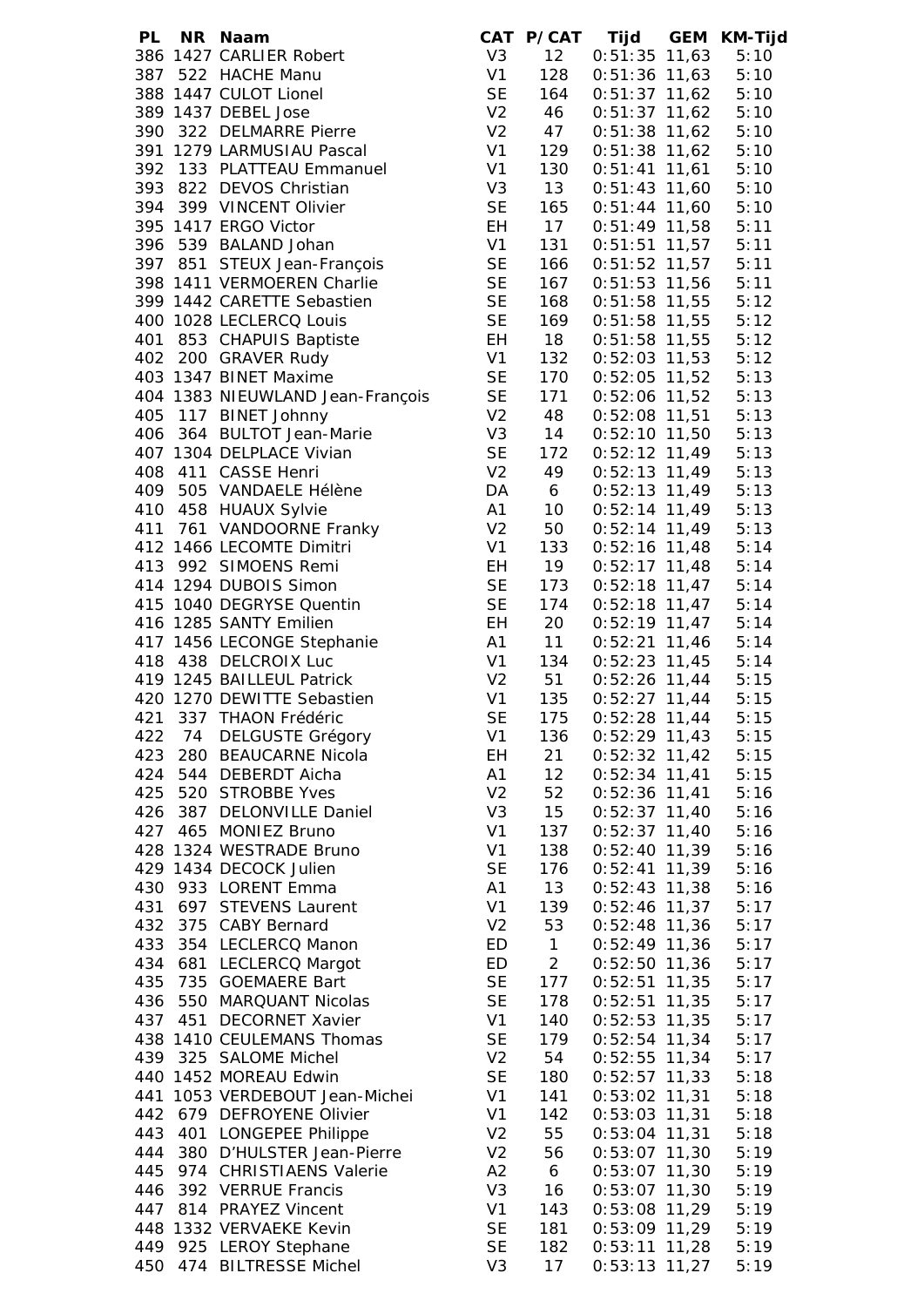| PL  | NR Naam                          |                | CAT P/CAT       |                        | Tijd GEM KM-Tijd |
|-----|----------------------------------|----------------|-----------------|------------------------|------------------|
|     | 451 1500 SAMYN Christof          | V1             | 144             | $0:53:15$ 11,27        | 5:20             |
|     | 452 426 QUIVY Pascal             | V1             | 145             | $0:53:15$ 11,27        | 5:20             |
|     | 453 1474 CALLENS Alois           | <b>SE</b>      | 183             | $0:53:16$ 11,26        | 5:20             |
|     | 454 1183 CABO Maxime             | EH             | 22              | $0:53:17$ 11,26        | 5:20             |
|     | 455 1288 VASCIADRELLI Renato     | V1             | 146             | $0:53:20$ 11,25        | 5:20             |
|     | 456 506 NOULLET Claude           | V <sub>3</sub> | 18              | $0:53:24$ 11,24        | 5:20             |
|     | 457 529 TILLEUL Carine           | A1             | 14              | $0:53:24$ 11,24        | 5:20             |
|     | 458 640 BOIS Pierre-Henri        | <b>SE</b>      | 184             | $0:53:31$ 11,21        | 5:21             |
|     |                                  |                |                 |                        |                  |
|     | 459 1378 VERVACKE Thomas         | <b>SE</b>      | 185             | $0:53:32$ 11,21        | 5:21             |
|     | 460 1284 TAVERNIER Michael       | <b>SE</b>      | 186             | $0:53:37$ 11,19        | 5:22             |
| 461 | 468 SCHOONOOGHE Erwin            | V1             | 147             | $0:53:38$ 11,19        | 5:22             |
|     | 462 997 ERGO Aurelien            | EH             | 23              | $0:53:40$ 11,18        | 5:22             |
|     | 463 1449 CARETTE Patrice         | <b>SE</b>      | 187             | $0:53:43$ 11,17        | 5:22             |
|     | 464 658 DOROSEV Ado              | V <sub>2</sub> | 57              | $0:53:44$ 11,17        | 5:22             |
|     | 465 1364 DEMETS Eddy             | V1             | 148             | $0:53:45$ 11,16        | 5:22             |
|     | 466 759 FRANCOIS Christophe      | <b>SE</b>      | 188             | $0:53:47$ 11,16        | 5:23             |
|     | 467 1453 DUPONCHEEL Thibaut      | <b>SE</b>      | 189             | $0:53:48$ 11,15 $5:23$ |                  |
|     | 468 442 BOSSUYT Anne-Marie       | A2             | $\overline{7}$  | $0:53:48$ 11,15 $5:23$ |                  |
|     | 469 427 MICHEL Jacques           | V <sub>2</sub> | 58              | $0:53:52$ 11,14        | 5:23             |
|     | 470 603 NICOLLE Bruno            | V <sub>2</sub> | 59              | $0:53:55$ 11,13 $5:23$ |                  |
|     | 471 526 BARGIBANT Patrick        | V1             | 149             | $0:53:57$ 11,12 $5:24$ |                  |
|     | 472 421 SOETENS François         | <b>SE</b>      | 190             | $0:53:58$ 11,12        | 5:24             |
|     | 473 1265 ROHART Théo             | EH             | 24              | $0:53:59$ 11,11        | 5:24             |
|     | 474 1199 DELMEULLE Michel        | <b>SE</b>      | 191             | $0:53:59$ 11,11        | 5:24             |
|     | 475 1320 VANDER ELST Line        | DA             | $7\overline{ }$ | $0:54:00$ 11,11        | 5:24             |
|     |                                  | <b>SE</b>      |                 |                        |                  |
|     | 476 1497 LIETARD Antoine         |                | 192             | $0:54:01$ 11,11        | 5:24             |
|     | 477 282 ROHART Yannick           | V <sub>1</sub> | 150             | $0:54:02$ 11,10        | 5:24             |
|     | 478 484 FROIDURE Nadine          | A2             | 8               | $0:54:03$ 11,10        | 5:24             |
|     | 479 669 LOUETTE Frédéric         | V <sub>1</sub> | 151             | $0:54:03$ 11,10        | 5:24             |
|     | 480 1325 GARRE Saskia            | A1             | 15              | $0:54:05$ 11,09        | 5:25             |
|     | 481 1492 YESSAD Djamel           | <b>SE</b>      | 193             | $0:54:08$ 11,08        | 5:25             |
|     | 482 1024 POLLET Clement          | EH             | 25              | $0:54:10$ 11,08        | 5:25             |
|     | 483 461 DEBERDT Dany             | V3             | 19              | $0:54:12$ 11,07 $5:25$ |                  |
|     | 484 683 GOEDERS Claudy           | V <sub>2</sub> | 60              | $0:54:15$ 11,06        | 5:26             |
|     | 485 1346 FONSECA Jean-Paul       | <b>SE</b>      | 194             | $0:54:16$ 11,06        | 5:26             |
|     | 486 1435 ROMAN Kris              | V <sub>1</sub> | 152             | $0:54:19$ 11,05        | 5:26             |
|     | 487 1230 DUBOIS Christian        | V <sub>1</sub> | 153             | $0:54:22$ 11,04        | 5:26             |
|     | 488 1482 CLAERHOUT Frederic      | V <sub>1</sub> | 154             | $0:54:25$ 11,03        | 5:27             |
| 489 | 383 CONART Françoise             | A2             | 9               | $0:54:25$ 11,03        | 5:27             |
| 490 | 214 QUINTIN Pierre               | V <sub>2</sub> | 61              | $0:54:26$ 11,02        | 5:27             |
| 491 | 319 DESMET Yves                  | V <sub>2</sub> | 62              | $0:54:28$ 11,02        | 5:27             |
|     | 492 1375 VAN BRABANDT Charlotte  | DA             | 8               | $0:54:30$ 11,01        | 5:27             |
| 493 | 815 BERTRAND Isabelle            | DA             | 9               | $0:54:31$ 11,01        | 5:27             |
|     | 494 1169 MOREL Camille           | A1             | 16              | $0:54:32$ 11,00        | 5:27             |
|     | 495 1415 DESMET Ophelie          | DA             | 10              | $0:54:36$ 10,99        | 5:28             |
|     | 496 1190 DASSONVILLE Catherine   | DA             | 11              | $0:54:37$ 10,99        | 5:28             |
|     | 497 1366 VAN CAUWENBERGHE Sophie | A1             | 17              | $0:54:38$ 10,98        | 5:28             |
| 498 | 527 BAELE Ludivine               | DA             | 12              | $0:54:39$ 10,98        | 5:28             |
| 499 | 463 FREDERIC Jean-Marie          | V <sub>1</sub> | 155             | $0:54:39$ 10,98        | 5:28             |
|     | 500 1379 ALLEGAERT Linda         | A2             | 10 <sup>°</sup> | $0:54:40$ 10,98        | 5:28             |
|     |                                  |                |                 |                        |                  |
| 501 | 299 MEURIST Joel                 | V <sub>1</sub> | 156             | $0:54:41$ 10,97        | 5:28             |
|     | 502 1359 MARTIN Benjamin         | <b>SE</b>      | 195             | $0:54:43$ 10,97        | 5:28             |
|     | 503 1054 VASSILIOU Delphine      | DA             | 13              | $0:54:44$ 10,96        | 5:28             |
| 504 | 455 DUC Eric                     | V <sub>2</sub> | 63              | $0:54:45$ 10,96        | 5:28             |
| 505 | 516 LEFEBVRE Marie-Jeanne        | DA             | 14              | $0:54:45$ 10,96        | 5:28             |
| 506 | 503 DEWITTE Fabienne             | A1             | 18              | $0:54:46$ 10,96        | 5:29             |
| 507 | 293 DETOURNAY Jean-Bertrand      | V <sub>1</sub> | 157             | $0:54:46$ 10,96        | 5:29             |
| 508 | 745 COCHEZ Jean-Albert           | V <sub>2</sub> | 64              | $0:54:49$ 10,95        | 5:29             |
| 509 | 423 MALGHEM Christophe           | V <sub>1</sub> | 158             | $0:54:51$ 10,94        | 5:29             |
| 510 | 791 PAUWELS Jean-Paul            | V <sub>2</sub> | 65              | $0:54:54$ 10,93        | 5:29             |
| 511 | 742 FRIGENI Magali               | DA             | 15              | $0:54:55$ 10,93        | 5:30             |
| 512 | 400 MUSUMECI Bruno               | V <sub>2</sub> | 66              | $0:54:57$ 10,92        | 5:30             |
|     | 513 1436 VANDERMEERSCH Daphne    | A <sub>1</sub> | 19              | $0:55:02$ 10,90        | 5:30             |
| 514 | 338 THAON Stephanie              | A1             | 20              | $0:55:02$ 10,90        | 5:30             |
| 515 | 509 LOUVIEAUX Damien             | V <sub>1</sub> | 159             | $0:55:05$ 10,89        | 5:31             |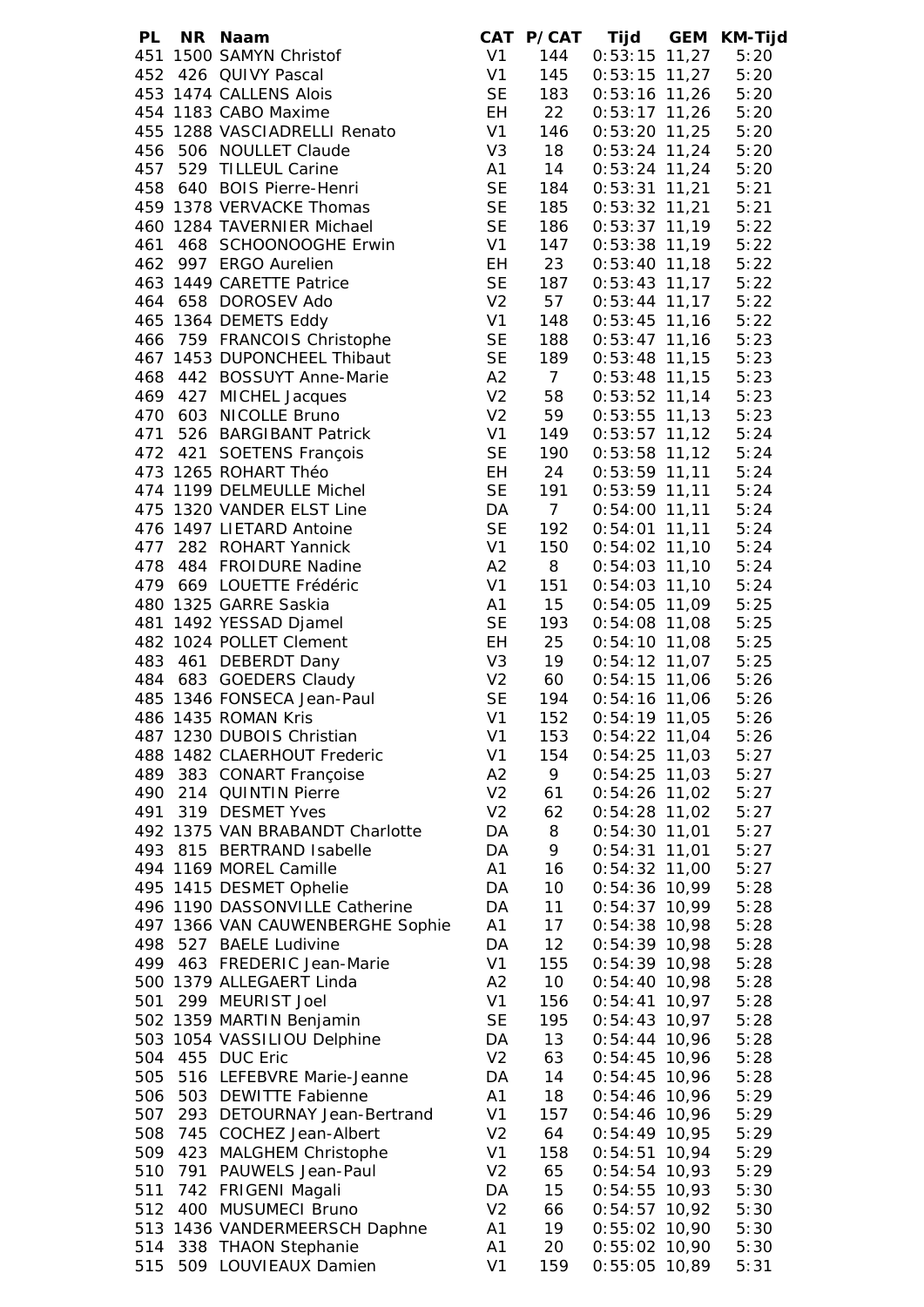| PL  | NR Naam                          |                |                 | CAT P/CAT Tijd GEM KM-Tijd |      |
|-----|----------------------------------|----------------|-----------------|----------------------------|------|
|     | 516 1485 ROGE Benjamin           | <b>SE</b>      | 196             | $0:55:07$ 10,89            | 5:31 |
|     | 517 435 MENART Cédric            | <b>SE</b>      |                 | 197  0:55:08  10,88        | 5:31 |
|     | 518 1134 DESMETTE Christophe     | V1             | 160             | $0:55:10$ 10,88            | 5:31 |
|     | 519 459 DELCROIX Patrick         | V <sub>2</sub> | 67              | $0:55:12$ 10,87            | 5:31 |
|     | 520 1358 BOCARREN Philippe       | V <sub>2</sub> | 68              | $0:55:13$ 10,87            | 5:31 |
|     | 521 1238 DUTHOIT Laurent         | V <sub>1</sub> | 161             | $0:55:14$ 10,86            | 5:31 |
| 522 | 597 DELAUNOY Jean                | V <sub>2</sub> | 69              | $0:55:15$ 10,86            | 5:31 |
|     | 523 749 CARPENTIER Jean-Philippe | V <sub>2</sub> | 70              | $0:55:16$ 10,86            | 5:32 |
|     | 524 258 DEBOEVER Guillaume       | <b>SE</b>      | 198             | $0:55:16$ 10,86            | 5:32 |
|     | 525 1461 DUBAR Marie             | A1             | 21              | $0:55:16$ 10,86            | 5:32 |
|     | 526 673 DUFOUR Frédéric          | V <sub>1</sub> | 162             | $0:55:18$ 10,85            | 5:32 |
|     | 527 1162 DOUTERLUNGNE Hugo       | <b>SE</b>      | 199             | $0:55:19$ 10,85            | 5:32 |
|     |                                  |                |                 |                            |      |
|     | 528 512 DUFOUR Line              | A2             | 11              | $0:55:20$ 10,84            | 5:32 |
|     | 529 854 TOURBEZ Claire           | DA             | 16              | $0:55:26$ 10,82            | 5:33 |
|     | 530 1428 MESTDAGH Vincent        | V <sub>1</sub> | 163             | $0:55:27$ 10,82            | 5:33 |
|     | 531 1394 MULLIER Sophie          | A1             | 22              | $0:55:27$ 10,82            | 5:33 |
|     | 532 584 CORNU Pierre-Jean        | V <sub>1</sub> | 164             | $0:55:31$ 10,81            | 5:33 |
|     | 533 930 DEBAVAY Jean-Christophe  | V <sub>1</sub> | 165             | $0:55:32$ 10,80            | 5:33 |
|     | 534 1329 BELAFKIH Latif          | V <sub>2</sub> | 71              | $0:55:35$ 10,79            | 5:33 |
|     | 535 1153 MASSIN Lucie            | DA             |                 | 17 0:55:37 10,79           | 5:34 |
|     | 536 515 VANGHELUWE Patrick       | V <sub>2</sub> | 72              | 0:55:41 10,78              | 5:34 |
|     | 537 1403 DASSONVILLE Helene      | A1             | 23              | $0:55:41$ 10,78            | 5:34 |
|     | 538 1499 SIMON Sebastien         | V <sub>1</sub> | 166             | $0:55:42$ 10,77            | 5:34 |
|     | 539 477 HEMPTE Sylvie            | A2             | 12              | $0:55:45$ 10,76            | 5:35 |
|     | 540 1400 CATTEAU Laurence        | A2             | 13              | $0:55:45$ 10,76            | 5:35 |
|     | 541 934 DUBUISSON Laure          | DA             | 18              | $0:55:47$ 10,76            | 5:35 |
|     | 542 1377 MEUNIER Virginie        | A1             | 24              | $0:55:48$ 10,75            | 5:35 |
|     | 543 528 CARLIER Jean-Marie       | V <sub>2</sub> | 73              | $0:55:52$ 10,74            | 5:35 |
|     | 544 534 GHILGEMYN Sandrine       | A <sub>1</sub> | 25              | $0:55:53$ 10,74            | 5:35 |
|     | 545 1126 LISON Leo               | V <sub>1</sub> | 167             | $0:55:55$ 10,73            | 5:35 |
|     | 546 1357 RONDELAERE Laury        | DA             | 19              | $0:55:55$ 10,73            | 5:35 |
|     | 547 704 BELIN Albert             | V <sub>3</sub> | 20              | 0:55:56 10,73              | 5:36 |
|     | 548 1356 DEJONCKHEERE Christophe | V <sub>2</sub> | 74              | $0:55:57$ 10,72            | 5:36 |
|     | 549 1355 ROELENS Virginie        | DA             | 20              | $0:55:57$ 10,72            | 5:36 |
|     | 550 1323 HANSSENS Yves           | V <sub>2</sub> | 75              | $0:56:05$ 10,70            | 5:36 |
| 551 | 379 HOUFFLAIN Raphaël            | <b>SE</b>      | 200             | $0:56:06$ 10,70            | 5:37 |
|     | 552 431 PENNEQUIN Sacha          | <b>SE</b>      | 201             | $0:56:08$ 10,69            | 5:37 |
|     | 553 1211 MARQUANT Jason          | EH             | 26              | $0:56:10$ 10,68            | 5:37 |
|     | 554 1345 MINNAERT Laurence       | A1             | 26              | $0:56:10$ 10,68            | 5:37 |
|     | 555 1494 MOULIN Stephane         | V <sub>1</sub> | 168             | $0:56:12$ 10,68            | 5:37 |
|     | 556 1495 LEGRAND Jouan           | V <sub>2</sub> | 76              | $0:56:15$ 10,67            | 5:37 |
| 557 | 555 LECONTE Brigitte             | A <sub>3</sub> | 3 <sup>7</sup>  | $0:56:18$ 10,66            | 5:38 |
| 558 | 579 HENRY Bernard                | V <sub>2</sub> | 77              | $0:56:19$ 10,65            | 5:38 |
|     | 559 1152 SCOLAERT Didier         | V <sub>1</sub> | 169             | $0:56:21$ 10,65            | 5:38 |
| 560 | 521 TESSE Gaelle                 | A <sub>1</sub> | 27              | $0:56:23$ 10,64            | 5:38 |
|     | 561 1262 STEURBAUT Jean-François | V <sub>1</sub> | 170             | $0:56:23$ 10,64            | 5:38 |
| 562 | 381 DUPONT Ethel                 | A <sub>1</sub> | 28              | $0:56:25$ 10,64            | 5:39 |
| 563 | 590 CLINQUART Jean               | <b>SE</b>      | 202             | $0:56:26$ 10,63            | 5:39 |
|     | 564 1297 PYRGIES Johan           | V <sub>1</sub> | 171             | $0:56:28$ 10,63            | 5:39 |
|     | 565 1177 LERICQUE Sylvie         | A <sub>1</sub> | 29              | $0:56:31$ 10,62            | 5:39 |
|     | 566 496 WAUQUIEZ Bernard         | V <sub>3</sub> | 21              | $0:56:32$ 10,61            | 5:39 |
|     | 567 1307 MAEBE Bernadette        | A <sub>3</sub> | $4\overline{ }$ | $0:56:33$ 10,61            | 5:39 |
|     | 568 712 DE CONINCK Hubert        | V <sub>1</sub> | 172             | $0:56:36$ 10,60            | 5:40 |
|     | 569 1100 VANHOUTTE Cindy         | DA             | 21              | $0:56:42$ 10,58            | 5:40 |
|     | 570 290 NOULLET Jean-Paul        | V <sub>2</sub> | 78              | $0:56:45$ 10,57            | 5:41 |
|     | 571 524 PIERQUIN Sabine          | A2             | 14              | $0:56:46$ 10,57            | 5:41 |
|     | 572 1315 PREVOST Ingrid          | A1             | 30              | $0:56:49$ 10,56            | 5:41 |
|     | 573 1470 GILMET Nathalie         | A2             | 15              | $0:56:49$ 10,56            | 5:41 |
|     | 574 1443 BOCKLANT Aurélie        | DA             | 22              | $0:56:55$ 10,54            | 5:41 |
|     | 575 1309 MORANTIN Aude           | DA             | 23              | $0:56:58$ 10,53            | 5:42 |
|     | 576 1487 BOURGUIGNON Marius      | EH             | 27              | $0:57:06$ 10,51            | 5:43 |
|     | 577 595 SLIMANI Peggy            | A1             | 31              | $0:57:11$ 10,49            | 5:43 |
| 578 | 510 CAPRON Vincent               | V <sub>1</sub> | 173             | $0:57:12$ 10,49            | 5:43 |
|     | 579 1259 OLIVIER Loic            | <b>SE</b>      | 203             | $0:57:13$ 10,49            | 5:43 |
|     | 580 226 BONCHOUX Jean-Thomas     | V <sub>1</sub> | 174             | $0:57:14$ 10,48            | 5:43 |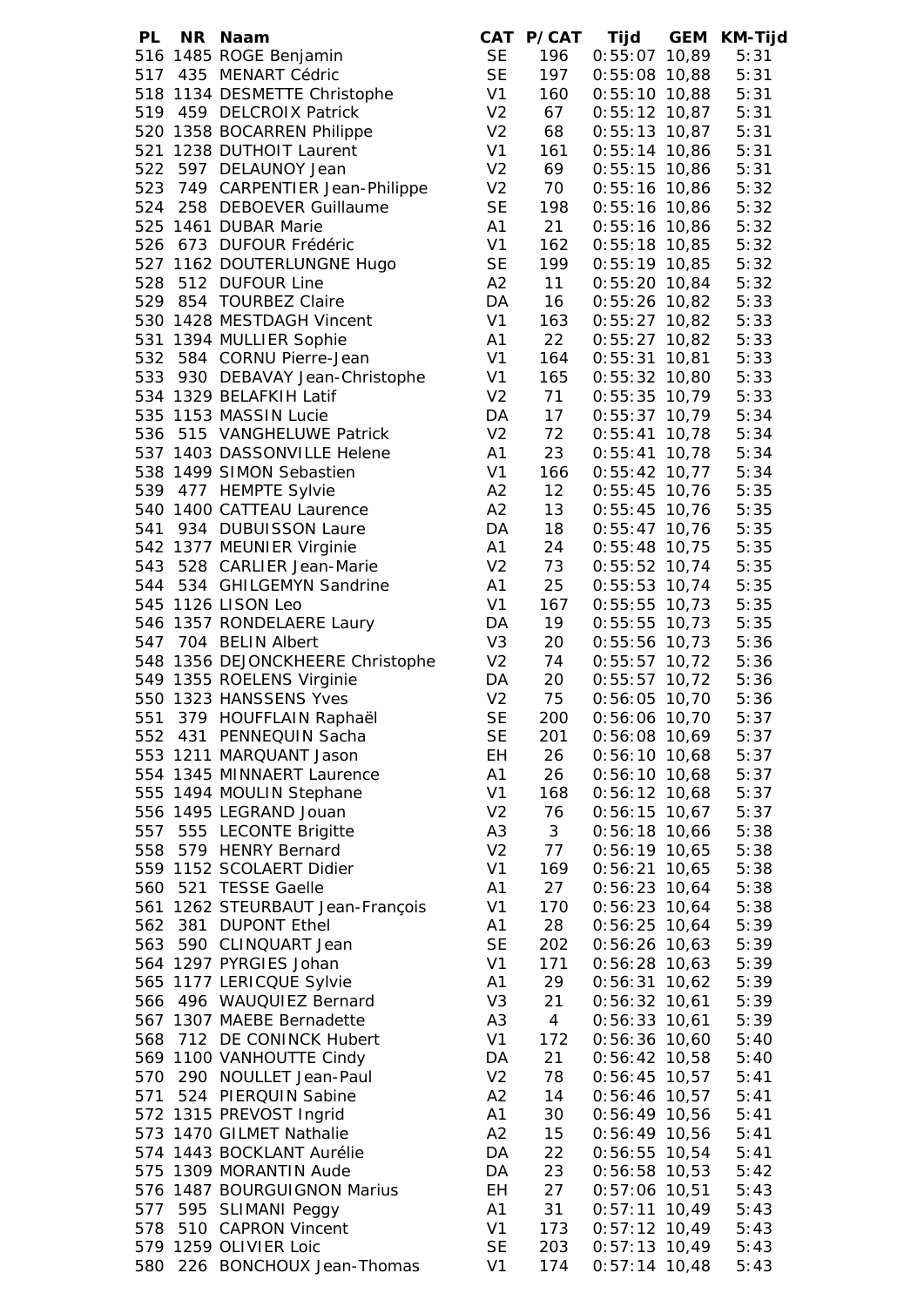| PL  | NR Naam                            |                | CAT P/CAT      |                        | Tijd GEM KM-Tijd |
|-----|------------------------------------|----------------|----------------|------------------------|------------------|
|     | 581 617 LEPLAE Jean-Yves           | V <sub>2</sub> | 79             | $0:57:16$ 10,48        | 5:44             |
|     | 582 772 VANDEPUTTE Willy           | V <sub>3</sub> | 22             | $0:57:26$ 10,45        | 5:45             |
|     | 583 818 CASTELEYN Laurence         | A1             | 32             | $0:57:26$ 10,45        | 5:45             |
|     | 584 1430 DEMARQUE Julien           | <b>SE</b>      | 204            | $0:57:29$ 10,44        | 5:45             |
|     | 585 1095 DELANNOY Sabine           | A2             | 16             | $0:57:29$ 10,44        | 5:45             |
|     | 586 1395 WOESTYN Tanguy            | V1             | 175            | $0:57:31$ 10,43        | 5:45             |
| 587 | 812 VANTYGHEM Marie-Christine      | A <sub>3</sub> | 5 <sub>5</sub> | $0:57:33$ 10,43        | 5:45             |
| 588 | 586 GERARD Bernard                 | V <sub>3</sub> | 23             | $0:57:35$ 10,42        | 5:46             |
|     | 589 858 GRULOIS Michael            | <b>SE</b>      | 205            | $0:57:36$ 10,42        | 5:46             |
|     | 590 631 CAMBIER Virginie           | DA             | 24             | $0:57:38$ 10,41        | 5:46             |
|     | 591 554 NEERDAELS Guido            | V <sub>2</sub> | 80             | $0:57:41$ 10,40        | 5:46             |
|     | 592 1074 CANNOOT Nadine            | A2             | 17             | $0:57:45$ 10,39        | 5:47             |
|     | 593 1214 DELANNOY Nicolas          | <b>SE</b>      | 206            | $0:57:47$ 10,38        | 5:47             |
| 594 | 475 DI VITA Rocco                  | V <sub>3</sub> | 24             | $0:57:50$ 10,37        | 5:47             |
|     |                                    |                |                |                        |                  |
|     | 595 707 D'AMICO Marylene           | A2             | 18             | $0:57:51$ 10,37        | 5:47             |
|     | 596 564 PEUTTE Sylvie              | A2             | 19             | $0:57:51$ 10,37        | 5:47             |
|     | 597 1464 HESPEL Jérèmy             | <b>SE</b>      | 207            | $0:57:52$ 10,37 $5:47$ |                  |
| 598 | 164 CHAPUIS Fabien                 | V <sub>1</sub> | 176            | $0:57:56$ 10,36        | 5:48             |
|     | 599 1275 VERHAMME Tom              | <b>SE</b>      | 208            | $0:57:59$ 10,35        | 5:48             |
|     | 600 1271 HERPOEL Xavier            | <b>SE</b>      | 209            | $0:58:00$ 10,34        | 5:48             |
|     | 601 674 DAUW Fanny                 | A1             | 33             | $0:58:02$ 10,34        | 5:48             |
|     | 602 1250 DONCHE Delphine           | A <sub>1</sub> | 34             | $0:58:03$ 10,34        | 5:48             |
|     | 603 1012 DEGRYSE Pierre            | V <sub>2</sub> | 81             | $0:58:05$ 10,33        | 5:48             |
|     | 604 882 DENYS Sarah                | A <sub>1</sub> | 35             | $0:58:07$ 10,32        | 5:49             |
|     | 605 1386 BOUDART Anasticia         | DA             | 25             | $0:58:11$ 10,31        | 5:49             |
|     | 606 1477 AMRANI Kamel              | V <sub>1</sub> | 177            | $0:58:15$ 10,30        | 5:49             |
|     | 607 1348 ROUDANT Aude              | A1             | 36             | $0:58:16$ 10,30        | 5:50             |
|     | 608 1272 STOCKMAN Anouchka         | A2             | 20             | $0:58:17$ 10,29        | 5:50             |
|     | 609 552 VANSTEENBRUGGE Dominique   | A2             | 21             | $0:58:19$ 10,29        | 5:50             |
|     | 610 860 CARPENTIER Jean-Michel     | V1             | 178            | $0:58:20$ 10,29        | 5:50             |
|     | 611 1301 NOTTEBAERT Fanny          | A1             | 37             | $0:58:23$ 10,28        | 5:50             |
|     | 612 1258 DE Mullier                | A1             | 38             | $0:58:23$ 10,28        | 5:50             |
|     | 613 863 DEPREY Michel              | V <sub>2</sub> | 82             | $0:58:28$ 10,26        | 5:51             |
|     | 614 621 DUBOIS Célia               | DA             | 26             | $0:58:28$ 10,26        | 5:51             |
|     | 615 662 BAUDART Isabelle           | DA             | 27             | $0:58:33$ 10,25        | 5:51             |
| 616 | 561 LOUVIAU Edmond                 | V <sub>3</sub> | 25             | $0:58:33$ 10,25        | 5:51             |
|     | 617 820 DELAUNOY Jacques           | V <sub>2</sub> | 83             | $0:58:35$ 10,24        | 5:52             |
|     | 618 1130 HOVINE Valerie            | DA             | 28             | $0:58:38$ 10,23        | 5:52             |
|     | 619 1173 DUBUISSON Matthieu        | <b>SE</b>      | 210            | $0:58:39$ 10,23        | 5:52             |
|     | 620 1429 DECALUWE Pierre           | V <sub>3</sub> | 26             | $0:58:40$ 10,23        | 5:52             |
|     | 621 874 DECOTTIGNIES Jean-François | V <sub>1</sub> | 179            | $0:58:46$ 10,21        | 5:53             |
|     | 622 591 MALATERRE Gilles           | V <sub>3</sub> | 27             | $0:58:48$ 10,20        | 5:53             |
|     | 623 1467 STEUX Anne-Sylvie         | A1             | 39             | $0:58:54$ 10,19        | 5:53             |
|     | 624 1468 DUBOIS Nicolas            | <b>SE</b>      | 211            | $0:58:54$ 10,19        | 5:53             |
|     | 625 1283 DE WISPELAERE Hanne       | DA             | 29             | $0:59:02$ 10,16        | 5:54             |
|     | 626 1343 DESCAMPS Thierry          | V <sub>1</sub> | 180            | $0:59:10$ 10,14        | 5:55             |
|     | 627 848 DUGAUQUIER Bernard         | V <sub>1</sub> | 181            | $0:59:11$ 10,14        | 5:55             |
|     | 628 1444 VANDERZYPPE Geraud        | <b>SE</b>      | 212            | $0:59:14$ 10,13        | 5:55             |
|     | 629 1459 BURON Mathieu             | <b>SE</b>      | 213            | $0:59:15$ 10,13        | 5:55             |
|     | 630 867 VERSTRAETEN Pascale        | A2             | 22             | $0:59:16$ 10,12        | 5:56             |
|     | 631 1114 DUQUENNOY Jennifer        | DA             | 30             | $0:59:22$ 10,11        | 5:56             |
|     | 632 175 WIELEMANS Daniel           | V <sub>1</sub> | 182            | $0:59:22$ 10,11        | 5:56             |
|     | 633 1408 MASAI Marlene             | DA             | 31             | $0:59:24$ 10,10        | 5:56             |
|     | 634 344 RAMU Annick                | A2             | 23             | $0:59:24$ 10,10        | 5:56             |
|     | 635 633 GILLOT Christel            | A2             | 24             | $0:59:24$ 10,10        | 5:56             |
|     | 636 589 LEDOUX Mireille            | A1             | 40             | $0:59:25$ 10,10        | 5:56             |
|     | 637 656 STEINIER Eric              | V <sub>1</sub> | 183            | $0:59:26$ 10,10        | 5:57             |
|     | 638 842 CARPENTIER Odile           | A2             | 25             | $0:59:27$ 10,09        | 5:57             |
|     | 639 831 DUGAUQUIER Catherine       | DA             | 32             | $0:59:29$ 10,09        | 5:57             |
|     | 640 1336 MARTIN Corinne            | A <sub>3</sub> | 6              | $0:59:30$ 10,08        | 5:57             |
|     | 641 1132 TUYTTENS Justine          | DA             | 33             | $0:59:36$ 10,07        | 5:58             |
|     | 642 1385 DE POURCQ Claude          | V <sub>1</sub> | 184            | $0:59:40$ 10,06        | 5:58             |
|     | 643 406 VAN DAELE Cyprien          | V <sub>1</sub> | 185            | $0:59:41$ 10,05        | 5:58             |
|     | 644 1063 RAPPOYE David             | <b>SE</b>      | 214            | $0:59:43$ 10,05        | 5:58             |
|     | 645 1472 HUVENNE Gauthier          | <b>SE</b>      | 215            | $0:59:43$ 10,05        | 5:58             |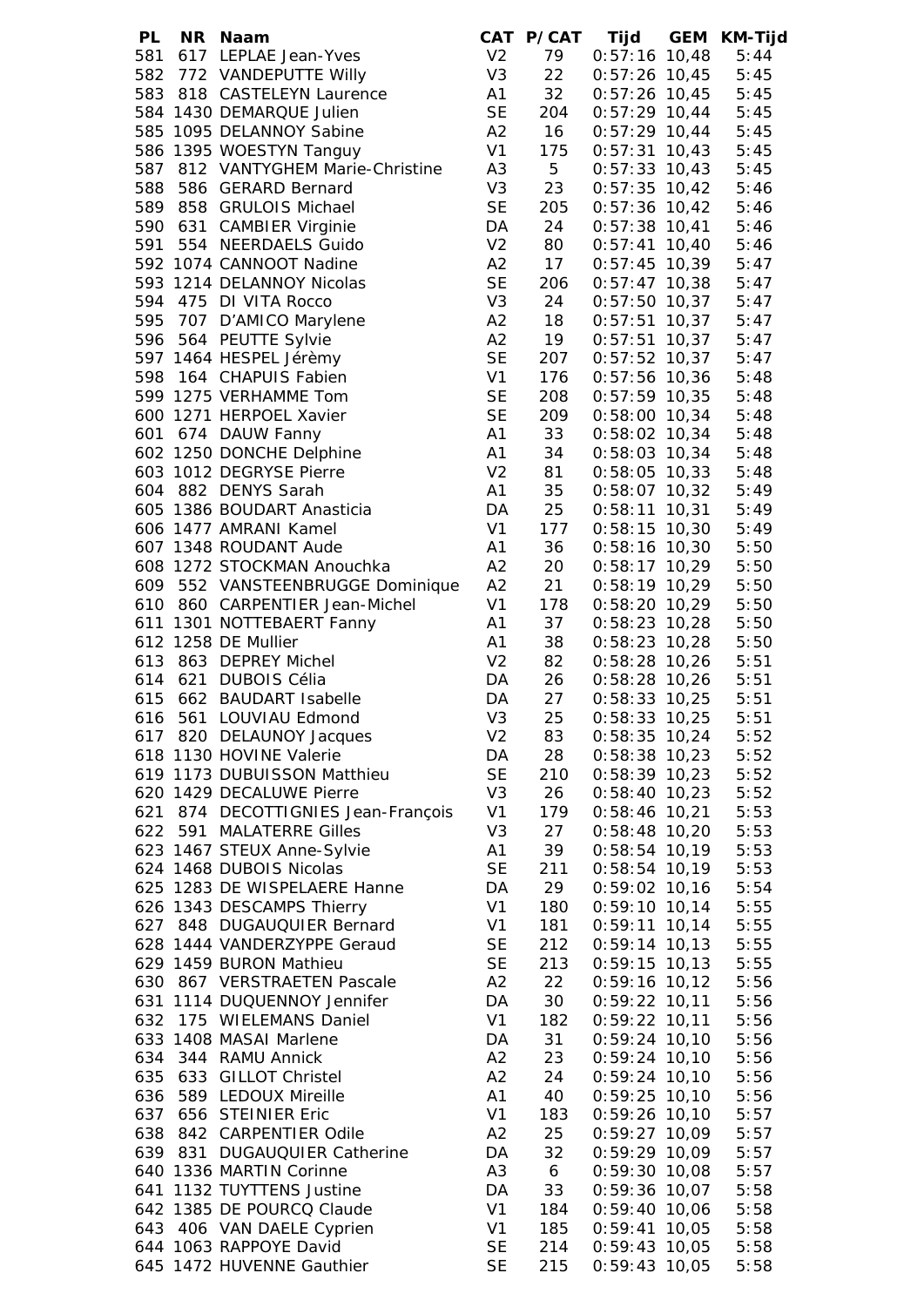| PL  | NR Naam                           |                |                | CAT P/CAT Tijd GEM KM-Tijd |      |      |
|-----|-----------------------------------|----------------|----------------|----------------------------|------|------|
|     | 646 1198 GRULOIS Dimitri          | V <sub>1</sub> | 186            | $0:59:44$ 10,04            |      | 5:58 |
|     | 647 1496 MOREL Yves               | V <sub>3</sub> | 28             | $0:59:49$ 10,03            |      | 5:59 |
|     | 648 965 LELEUX Laura              | DA             | 34             | $0:59:51$ 10,03            |      | 5:59 |
|     | 649 1491 MERCIER Guillaume        | <b>SE</b>      | 216            | $0:59:52$ 10,02            |      | 5:59 |
|     | 650 977 SACCHETTO Thierry         | V <sub>1</sub> | 187            | $0:59:55$ 10,01            |      | 6:00 |
|     | 651 1418 LAURENT Frank            | V <sub>1</sub> | 188            | $0:59:56$ 10,01            |      | 6:00 |
|     | 652 558 GOETVINCK Marina          | A2             | 26             | $0:59:58$ 10,01            |      | 6:00 |
|     | 653 1182 LUST Antoine             | <b>SE</b>      | 217            | $0:59:58$ 10,01            |      | 6:00 |
|     | 654 1256 DE Mullier               | A1             | 41             | $1:00:06$ 9,98             |      | 6:01 |
|     | 655 1441 LECONTE Ines             | <b>ED</b>      | 3 <sup>7</sup> | $1:00:08$ 9,98             |      | 6:01 |
|     | 656 1373 PARMENTIER Gregory       | V1             | 189            | $1:00:13$ 9,96             |      | 6:01 |
|     | 657 1131 TUYTTENS Sophie          | DA             | 35             | $1:00:17$ 9,95             |      | 6:02 |
|     | 658 191 TUYTTENS Carl             | V <sub>2</sub> | 84             | $1:00:18$ 9,95             |      | 6:02 |
|     | 659 978 BOURGEOIS Jean            | <b>SE</b>      | 218            | $1:00:22$ 9,94             |      | 6:02 |
|     | 660 647 THIMUS Baudouin           | V <sub>3</sub> | 29             | $1:00:25$ 9,93             |      | 6:02 |
|     | 661 1292 WEYRICH Beatrice         | ED             | $\overline{4}$ | $1:00:31$ 9,91             |      | 6:03 |
|     | 662 1317 DEVOGHEL Laurent         | V1             | 190            | $1:00:32$ 9,91             |      | 6:03 |
|     | 663 1327 MERLIN Aurore            | A1             | 42             | $1:00:33$ 9,91             |      | 6:03 |
|     | 664 1058 GOEMAERE Dolores         | DA             | 36             | $1:00:34$ 9,91             |      | 6:03 |
|     | 665 828 CUIGNET Xavier            | V <sub>1</sub> | 191            | $1:00:43$ 9,88             |      | 6:04 |
|     | 666 1311 COQU Catherine           | A1             | 43             | $1:00:45$ 9,88             |      | 6:04 |
|     | 667 1344 DESONDRE Jean-Christophe | V1             | 192            | $1:00:50$ 9,86             |      | 6:05 |
|     | 668 885 VANDERHAEGEN Jacques      | V <sub>2</sub> | 85             | $1:00:52$ 9,86             |      | 6:05 |
|     | 669 1458 DE ROUCK Camille         | DA             | 37             | $1:00:54$ 9,85             |      | 6:05 |
|     | 670 1457 STAELENS Anne-Sophie     | ED             | 5 <sub>5</sub> | $1:00:54$ 9,85             |      | 6:05 |
|     | 671 691 DUHEM Cathy               | A1             | 44             | $1:00:56$ 9,85             |      | 6:06 |
|     | 672 622 DUTILLEUL Anne            | A <sub>3</sub> | 7 <sup>7</sup> | $1:00:57$ 9,84             |      | 6:06 |
|     | 673 1454 DE Langhe                | V <sub>2</sub> | 86             | $1:00:59$ 9,84             |      | 6:06 |
|     | 674 1463 ROTSAERT Brice           | <b>SE</b>      | 219            | $1:01:11$ 9,81             |      | 6:07 |
|     | 675 1479 COLOSIMO Sylvie          | A1             | 45             | $1:01:23$ 9,77             |      | 6:08 |
|     | 676 1478 LIETAER Anne             | A2             | 27             | $1:01:23$ 9,77             |      | 6:08 |
|     | 677 583 VERLEYE Patrice           | V <sub>1</sub> | 193            | $1:01:43$ 9,72             |      | 6:10 |
|     | 678 1360 LABARRE Patrice          | V <sub>1</sub> | 194            | $1:01:47$ 9,71             |      | 6:11 |
|     | 679 1361 TRANAIN Marc             | V <sub>1</sub> | 195            | $1:01:47$ 9,71             |      | 6:11 |
|     | 680 1125 RASSEMONT Nathalie       | A1             | 46             | $1:01:48$ 9,71             |      | 6:11 |
|     | 681 1098 ARCHELON Laura           | ED             | 6              | $1:01:50$ 9,70             |      | 6:11 |
| 682 | 270 BECK Jacques                  | V <sub>2</sub> | 87             | $1:01:50$ 9,70             |      | 6:11 |
| 683 | 670 BECQUAERT Eddy                | V <sub>3</sub> | 30             | 1:01:55                    | 9,69 | 6:12 |
| 684 | 952 SLABBINCK Jacques             | V <sub>2</sub> | 88             | $1:01:58$ 9,68             |      | 6:12 |
|     | 685 1419 LIBERT Anne              | A <sub>1</sub> | 47             | 1:02:08                    | 9,66 | 6:13 |
|     | 686 1380 HOUFFLAIN Patrice        | V <sub>1</sub> | 196            | 1:02:12                    | 9,65 | 6:13 |
|     | 687 1321 BOURAHLA Moussa          | V <sub>3</sub> | 31             | $1:02:14$ 9,64             |      | 6:13 |
|     | 688 1318 AYMARD Siboni Francoise  | A <sub>1</sub> | 48             | $1:02:32$ 9,59             |      | 6:15 |
|     | 689 1029 GORTS Hoblay Jean-Luc    | V <sub>2</sub> | 89             | $1:02:32$ 9,59             |      | 6:15 |
| 690 | 553 BAYART Christine              | A2             | 28             | $1:02:49$ 9,55             |      | 6:17 |
|     | 691 1340 SOETENS Bruno            | V <sub>1</sub> | 197            | $1:02:49$ 9,55             |      | 6:17 |
| 692 | 702 COLLIE Anne                   | A <sub>1</sub> | 49             | 1:02:51                    | 9,55 | 6:17 |
|     | 693 1421 THIEBAUT Veronique       | A <sub>3</sub> | 8              | $1:02:52$ 9,54             |      | 6:17 |
|     | 694 1298 GROOTHAERD Philippe      | V <sub>3</sub> | 32             | $1:02:54$ 9,54             |      | 6:17 |
| 695 | 574 MARQUANT Thierry              | V <sub>2</sub> | 90             | $1:02:56$ 9,53             |      | 6:18 |
|     | 696 1232 FARVACQUE Guillaume      | <b>SE</b>      | 220            | $1:02:59$ 9,53             |      | 6:18 |
| 697 | 866 BLONDIAUX Mélanie             | DA             | 38             | $1:03:00$ 9,52             |      | 6:18 |
| 698 | 986 GRULOIS Arthur                | EH             | 28             | $1:03:00$ 9,52             |      | 6:18 |
| 699 | 353 GRULOIS Emmanuel              | V <sub>1</sub> | 198            | $1:03:02$ 9,52             |      | 6:18 |
| 700 | 672 VANDERMEIREN Geraldine        | DA             | 39             | $1:03:04$ 9,51             |      | 6:18 |
| 701 | 677 ROTY Monique                  | A4             | $\overline{2}$ | $1:03:09$ 9,50             |      | 6:19 |
|     | 702 1486 DUVEILLIER Amelie        | A1             | 50             | $1:03:10$ 9,50             |      | 6:19 |
|     | 703 1420 CALLEWAERT Stéphanie     | A <sub>1</sub> | 51             | $1:03:21$ 9,47             |      | 6:20 |
|     | 704 1498 DELHAY Julie             | DA             | 40             | $1:03:22$ 9,47             |      | 6:20 |
|     | 705 880 NEF Marc                  | V <sub>3</sub> | 33             | $1:03:40$ 9,42             |      | 6:22 |
|     | 706 1353 LAGASTI Mathieu          | <b>SE</b>      | 221            | $1:03:43$ 9,42             |      | 6:22 |
|     | 707 1334 VERCAEMER Hanne          | DA             | 41             | $1:04:07$ 9,36             |      | 6:25 |
|     | 708 664 ROSEZ Virginie            | DA             | 42             | $1:04:27$ 9,31             |      | 6:27 |
|     | 709 514 HULLAERT Vincent          | <b>SE</b>      | 222            | $1:04:28$ 9,31             |      | 6:27 |
|     | 710 1341 FABRY Annelies           | DA             | 43             | $1:04:29$ 9,30             |      | 6:27 |
|     |                                   |                |                |                            |      |      |